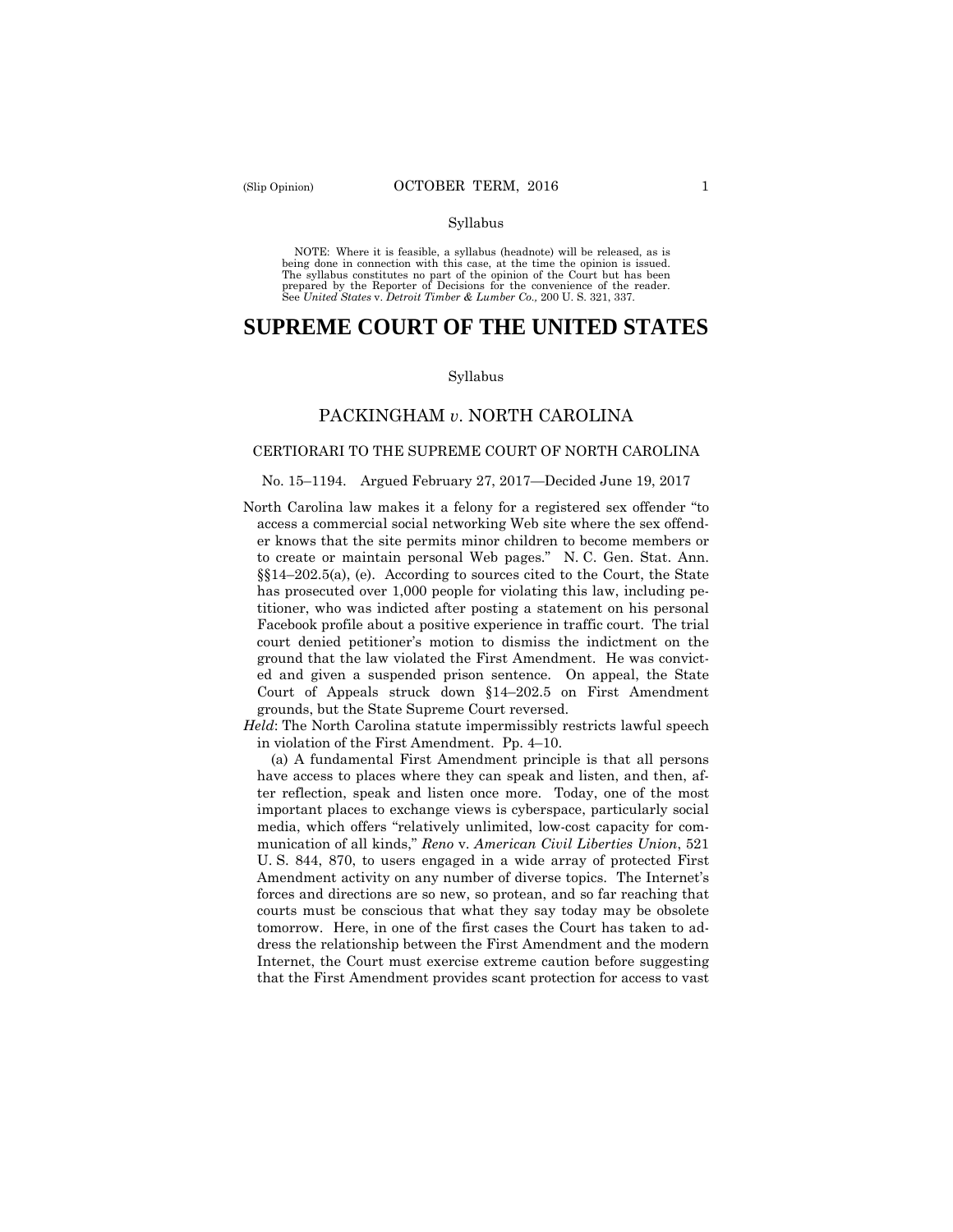#### Syllabus

networks in that medium. Pp. 4–6.

intermediate scrutiny, the provision is not ""narrowly tailored to serve a significant governmental interest."" McCullen v. Coakley, (b) This background informs the analysis of the statute at issue. Even assuming that the statute is content neutral and thus subject to 573 U. S. \_\_\_, \_\_\_. Like other inventions heralded as advances in human progress, the Internet and social media will be exploited by the criminal mind. It is also clear that "sexual abuse of a child is a most serious crime and an act repugnant to the moral instincts of a decent people," *Ashcroft* v. *Free Speech Coalition*, 535 U. S. 234, 244, and that a legislature "may pass valid laws to protect children" and other sexual assault victims, *id.,* at 245. However, the assertion of a valid governmental interest "cannot, in every context, be insulated from all constitutional protections." *Stanley* v. *Georgia*, 394 U. S. 557, 563.

 that often presages a sexual crime, like contacting a minor or using a website to gather information about a minor. Two assumptions are made in resolving this case. First, while the Court need not decide the statute's precise scope, it is enough to assume that the law applies to commonplace social networking sites like Facebook, LinkedIn, and Twitter. Second, the Court assumes that the First Amendment permits a State to enact specific, narrowly-tailored laws that prohibit a sex offender from engaging in conduct

Even with these assumptions, the statute here enacts a prohibition unprecedented in the scope of First Amendment speech it burdens. Social media allows users to gain access to information and communicate with one another on any subject that might come to mind. With one broad stroke, North Carolina bars access to what for many are the principal sources for knowing current events, checking ads for employment, speaking and listening in the modern public square, and otherwise exploring the vast realms of human thought and knowledge. Foreclosing access to social media altogether thus prevents users from engaging in the legitimate exercise of First Amendment rights. Even convicted criminals—and in some instances especially convicted criminals—might receive legitimate benefits from these means for access to the world of ideas, particularly if they seek to reform and to pursue lawful and rewarding lives. Pp. 6–8.

(c) The State has not met its burden to show that this sweeping law is necessary or legitimate to serve its purpose of keeping convicted sex offenders away from vulnerable victims. No case or holding of this Court has approved of a statute as broad in its reach. The State relies on *Burson* v. *Freeman*, 504 U. S. 191, but that case considered a more limited restriction—prohibiting campaigning within 100 feet of a polling place—in order to protect the fundamental right to vote.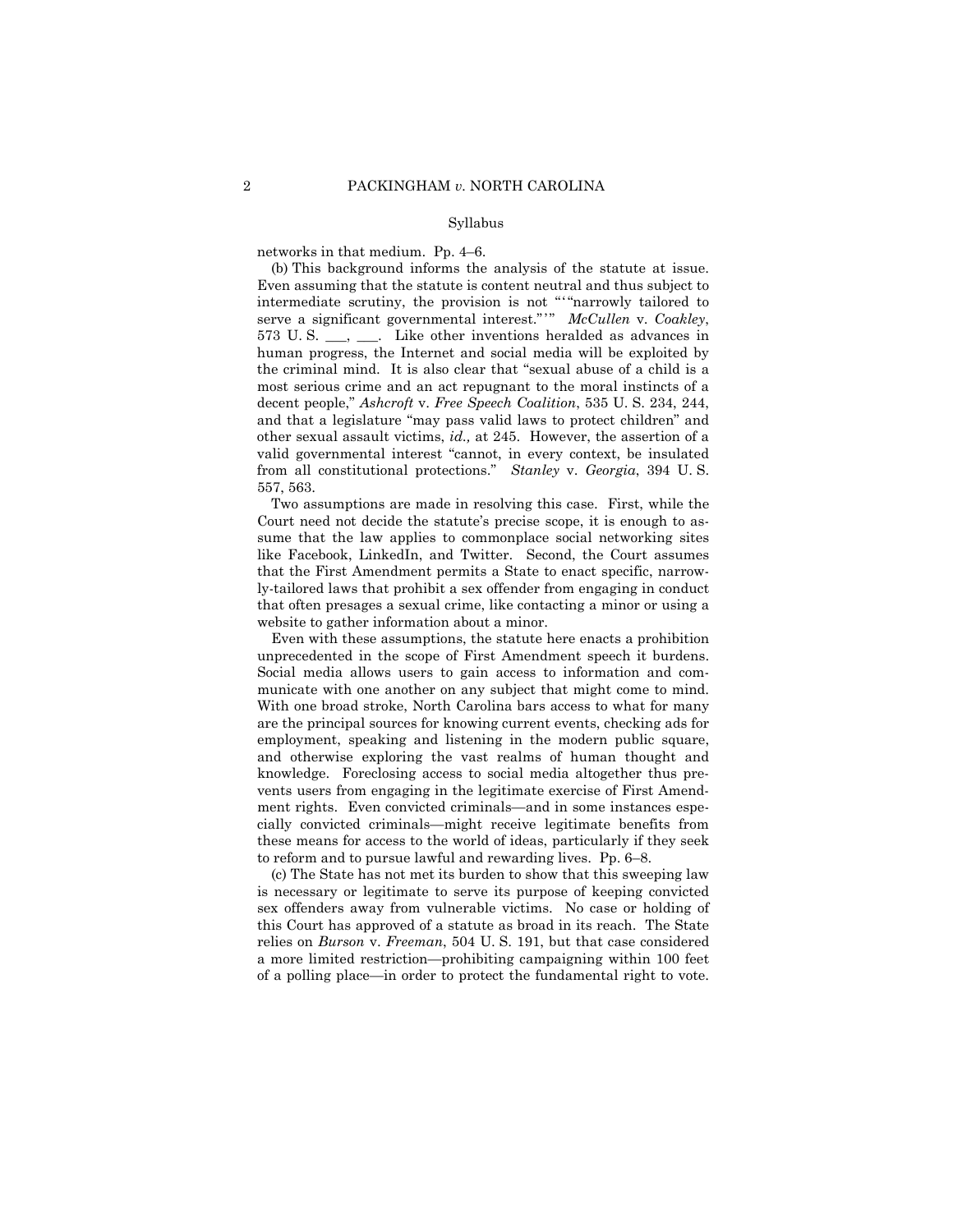### Syllabus

The Court noted, moreover, that a larger buffer zone could "become an impermissible burden" under the First Amendment. *Id.,* at 210. The better analogy is *Board of Airport Comm'rs of Los Angeles* v. *Jews for Jesus, Inc.*, 482 U. S. 569. If an ordinance prohibiting any "First Amendment activities" at a single Los Angeles airport could be struck down because it covered all manner of protected, nondisruptive behavior, including "talking and reading, or the wearing of campaign buttons or symbolic clothing," *id.,* at 571, 575, it follows with even greater force that the State may not enact this complete bar to the exercise of First Amendment rights on websites integral to the fabric of modern society and culture. Pp. 9–10.

368 N. C. 380, 777 S. E. 2d 738, reversed and remanded.

KENNEDY, J., delivered the opinion of the Court, in which GINSBURG, BREYER, SOTOMAYOR, and KAGAN, JJ., joined. ALITO, J., filed an opinion concurring in the judgment, in which ROBERTS, C. J., and THOMAS, J., joined. GORSUCH, J., took no part in the consideration or decision of the case.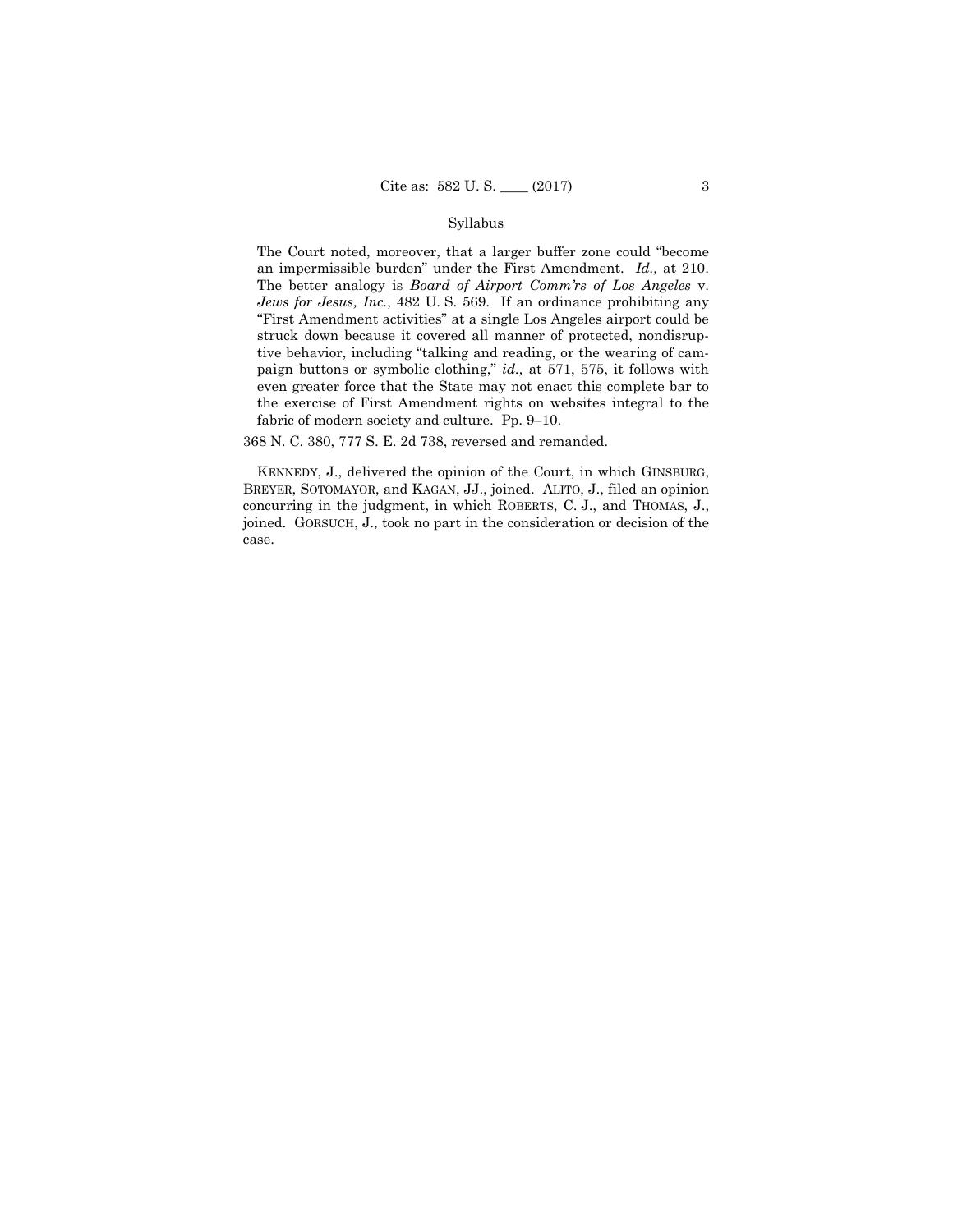preliminary print of the United States Reports. Readers are requested to notify the Reporter of Decisions, Supreme Court of the United States, Wash- ington, D. C. 20543, of any typographical or other formal errors, in order that corrections may be made before the preliminary print goes to press. NOTICE: This opinion is subject to formal revision before publication in the

## $\frac{1}{2}$  ,  $\frac{1}{2}$  ,  $\frac{1}{2}$  ,  $\frac{1}{2}$  ,  $\frac{1}{2}$  ,  $\frac{1}{2}$  ,  $\frac{1}{2}$ **SUPREME COURT OF THE UNITED STATES**

#### $\frac{1}{2}$  ,  $\frac{1}{2}$  ,  $\frac{1}{2}$  ,  $\frac{1}{2}$  ,  $\frac{1}{2}$  ,  $\frac{1}{2}$ No. 15–1194

## LESTER GERARD PACKINGHAM, PETITIONER *v.* NORTH CAROLINA

## ON WRIT OF CERTIORARI TO THE SUPREME COURT OF NORTH CAROLINA

#### [June 19, 2017]

## JUSTICE KENNEDY delivered the opinion of the Court.

In 2008, North Carolina enacted a statute making it a felony for a registered sex offender to gain access to a number of websites, including commonplace social media websites like Facebook and Twitter. The question presented is whether that law is permissible under the First Amendment's Free Speech Clause, applicable to the States under the Due Process Clause of the Fourteenth Amendment.

## I A

North Carolina law makes it a felony for a registered sex offender "to access a commercial social networking Web site where the sex offender knows that the site permits minor children to become members or to create or maintain personal Web pages." N. C. Gen. Stat. Ann.  $\S$ [14–202.5(a), (e) (2015). A "commercial social networking Web site" is defined as a website that meets four criteria. First, it "[i]s operated by a person who derives revenue from membership fees, advertising, or other sources related to the operation of the Web site." §14–202.5(b).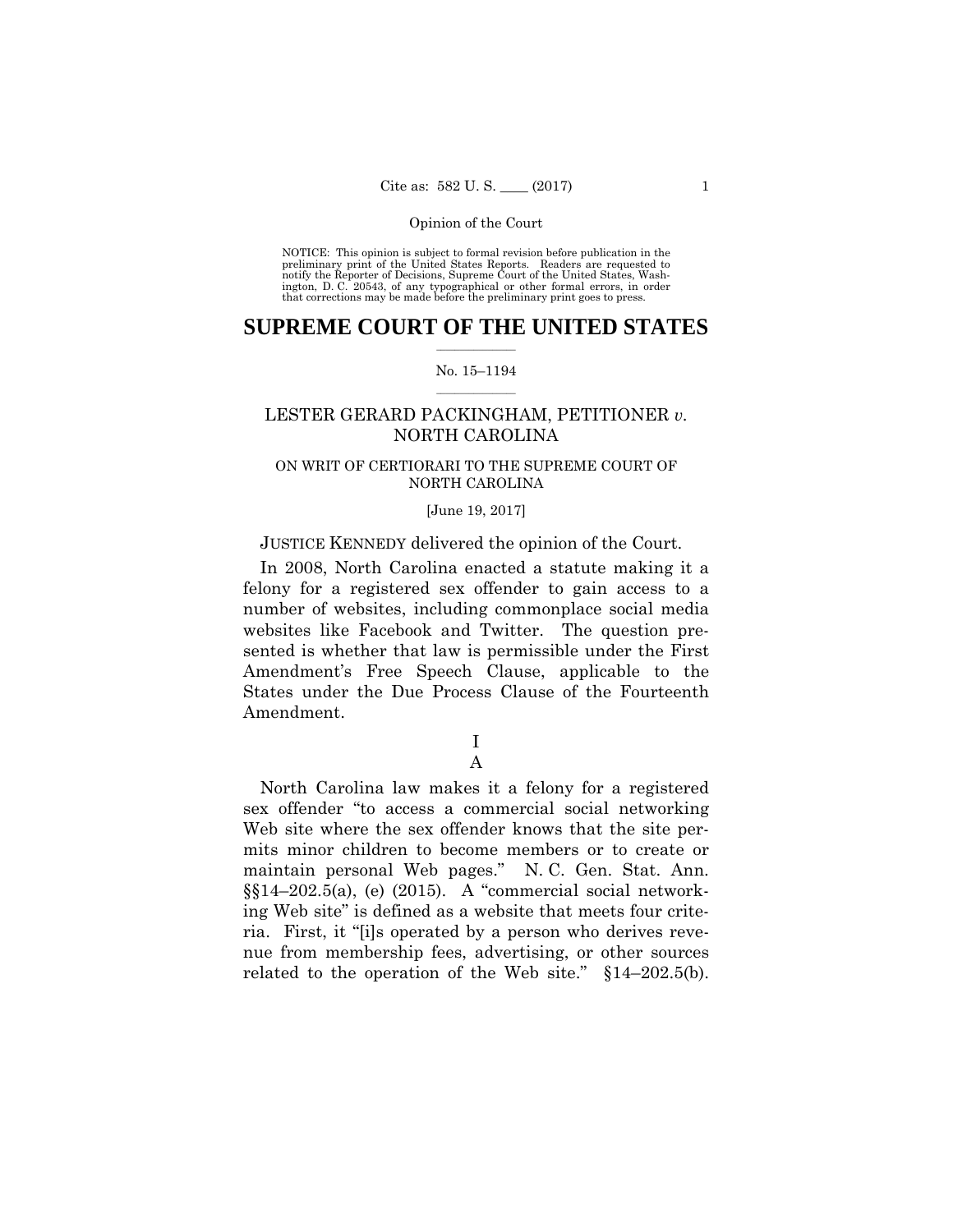Second, it "[f]acilitates the social introduction between two or more persons for the purposes of friendship, meeting other persons, or information exchanges." *Ibid.* Third, it "[a]llows users to create Web pages or personal profiles that contain information such as the name or nickname of the user, photographs placed on the personal Web page by the user, other personal information about the user, and links to other personal Web pages on the commercial social networking Web site of friends or associates of the user that may be accessed by other users or visitors to the Web site." *Ibid.* And fourth, it "[p] rovides users or visitors . . . mechanisms to communicate with other users, such as a message board, chat room, electronic mail, or instant messenger." *Ibid.* 

The statute includes two express exemptions. The statutory bar does not extend to websites that "[p]rovid[e] only one of the following discrete services: photo-sharing, electronic mail, instant messenger, or chat room or message board platform."  $$14-202.5(c)(1)$ . The law also does not encompass websites that have as their "primary purpose the facilitation of commercial transactions involving goods or services between [their] members or visitors."  $§14–202.5(c)(2)$ .

According to sources cited to the Court, §14–202.5 applies to about 20,000 people in North Carolina and the State has prosecuted over 1,000 people for violating it. Brief for Petitioner 6–8.

B

In 2002, petitioner Lester Gerard Packingham—then a 21-year-old college student—had sex with a 13-year-old girl. He pleaded guilty to taking indecent liberties with a child. Because this crime qualifies as "an offense against a minor," petitioner was required to register as a sex offender—a status that can endure for 30 years or more. See  $$14-208.6$ A; see  $$14-208.7$ (a). As a registered sex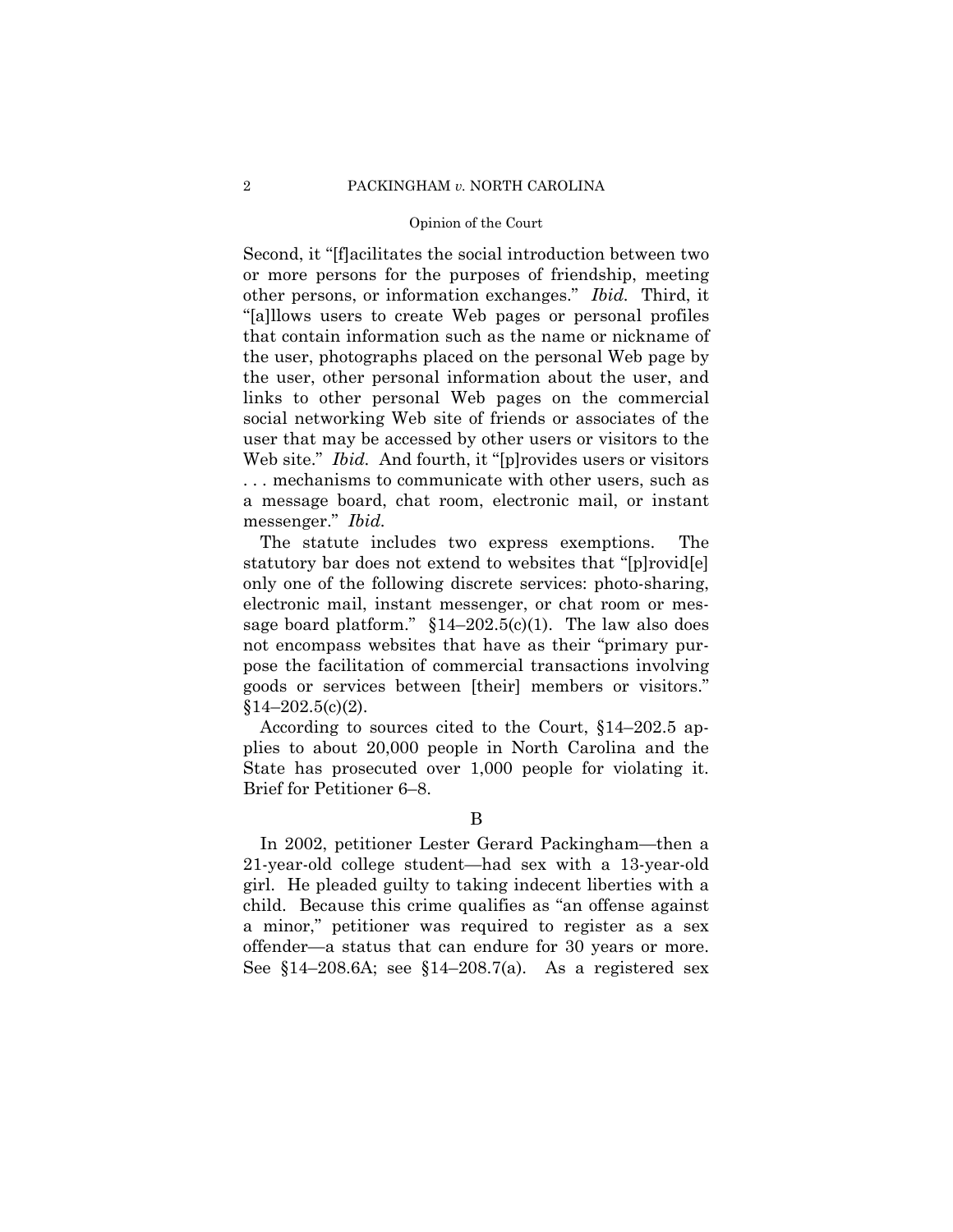offender, petitioner was barred under §14–202.5 from gaining access to commercial social networking sites.

In 2010, a state court dismissed a traffic ticket against petitioner. In response, he logged on to Facebook.com and posted the following statement on his personal profile:

"Man God is Good! How about I got so much favor they dismissed the ticket before court even started? No fine, no court cost, no nothing spent.  $\dots$ . Praise be to GOD, WOW! Thanks JESUS!" App. 136.

 a "'J.R. Gerrard'" had posted the statement quoted above. firmed the officer's suspicions that petitioner was J. R. At the time, a member of the Durham Police Department was investigating registered sex offenders who were thought to be violating §14–202.5. The officer noticed that 368 N. C. 380, 381, 777 S. E. 2d 738, 742 (2015). By checking court records, the officer discovered that a traffic citation for petitioner had been dismissed around the time of the post. Evidence obtained by search warrant con-Gerrard.

Petitioner was indicted by a grand jury for violating §14–202.5. The trial court denied his motion to dismiss the indictment on the grounds that the charge against him violated the First Amendment. Petitioner was ultimately convicted and given a suspended prison sentence. At no point during trial or sentencing did the State allege that petitioner contacted a minor—or committed any other illicit act—on the Internet.

Petitioner appealed to the Court of Appeals of North Carolina. That court struck down §14–202.5 on First Amendment grounds, explaining that the law is not narrowly tailored to serve the State's legitimate interest in protecting minors from sexual abuse. 229 N. C. App. 293, 304, 748 S. E. 2d 146, 154 (2013). Rather, the law "arbitrarily burdens all registered sex offenders by preventing a wide range of communication and expressive activity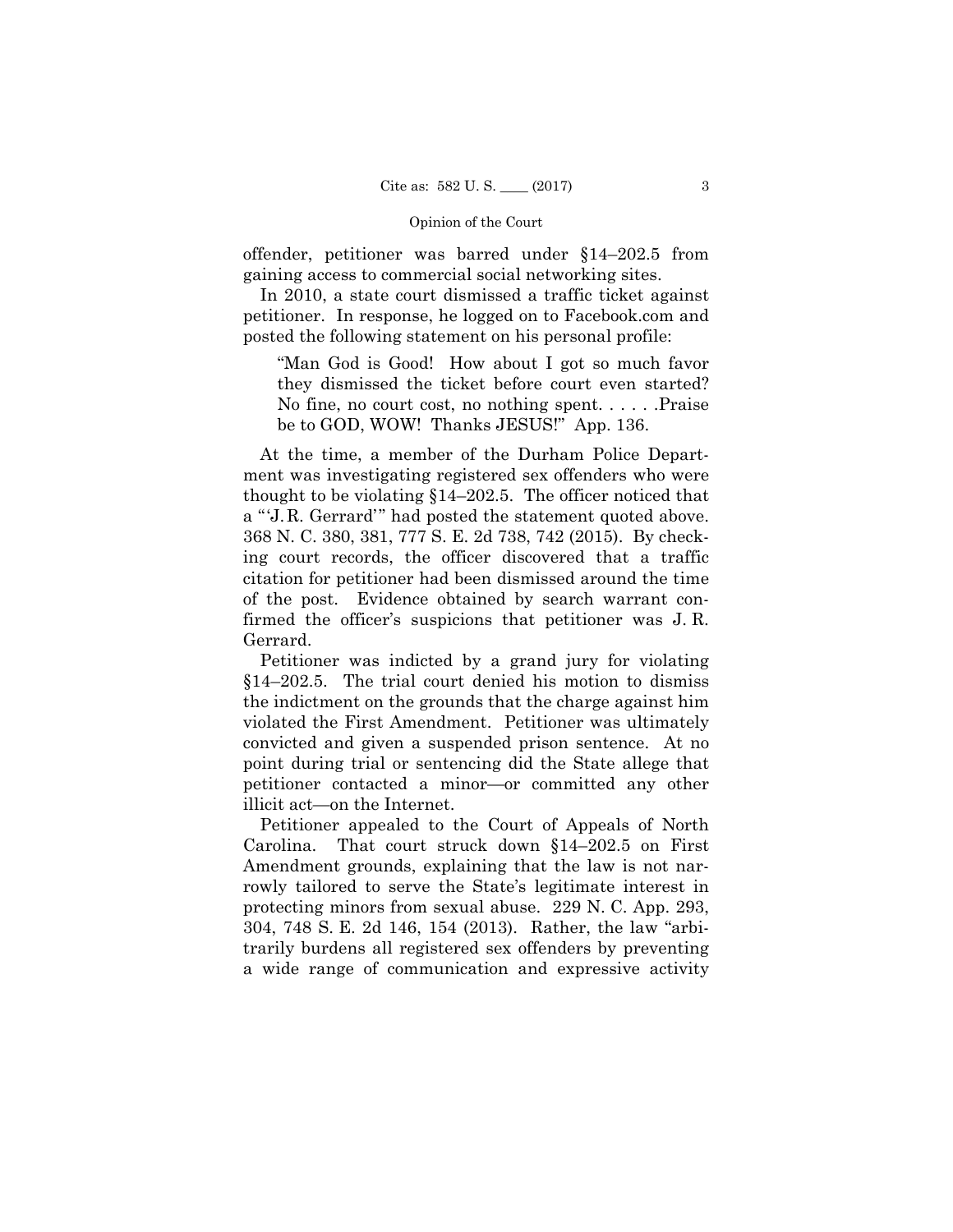unrelated to achieving its purported goal." *Ibid.* The North Carolina Supreme Court reversed, concluding that the law is "constitutional in all respects." 368 N. C., at 381, 777 S. E. 2d, at 741. Among other things, the court explained that the law is "carefully tailored . . . to prohibit registered sex offenders from accessing only those Web sites that allow them the opportunity to gather information about minors." *Id.*, at 389, 777 S. E. 2d, at 747. The court also held that the law leaves open adequate alternative means of communication because it permits petitioner to gain access to websites that the court believed perform the "same or similar" functions as social media, such as the Paula Deen Network and the website for the local NBC affiliate. *Id.*, at 390, 777 S. E. 2d, at 747. Two justices dissented. They stated that the law impermissibly "creates a criminal prohibition of alarming breadth and extends well beyond the evils the State seeks to combat." *Id.*, at 401, 777 S. E. 2d, at 754 (opinion of Hudson, J.) (alteration, citation, and internal quotation marks omitted).

The Court granted certiorari, 580 U.S. \_\_ (2016), and now reverses.

II

 *Racism*, 491 U. S. 781, 796 (1989). Even in the modern A fundamental principle of the First Amendment is that all persons have access to places where they can speak and listen, and then, after reflection, speak and listen once more. The Court has sought to protect the right to speak in this spatial context. A basic rule, for example, is that a street or a park is a quintessential forum for the exercise of First Amendment rights. See *Ward* v. *Rock Against*  era, these places are still essential venues for public gatherings to celebrate some views, to protest others, or simply to learn and inquire.

While in the past there may have been difficulty in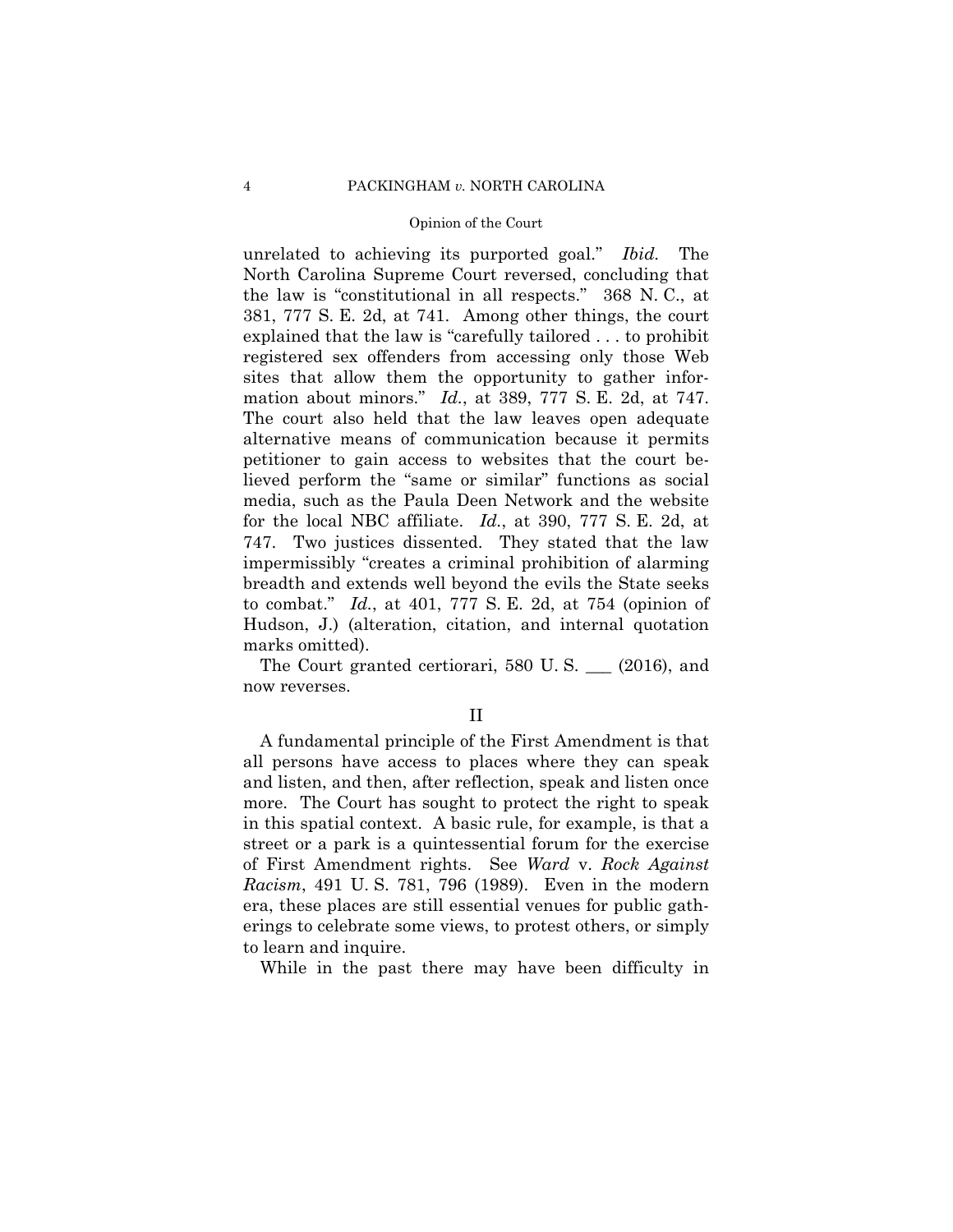identifying the most important places (in a spatial sense) for the exchange of views, today the answer is clear. It is cyberspace—the "vast democratic forums of the Internet" in general, *Reno* v. *American Civil Liberties Union*, 521 U. S. 844, 868 (1997), and social media in particular. Seven in ten American adults use at least one Internet social networking service. Brief for Electronic Frontier Foundation et al. as *Amici Curiae* 5–6. One of the most popular of these sites is Facebook, the site used by petitioner leading to his conviction in this case. According to sources cited to the Court in this case, Facebook has 1.79 billion active users. *Id.,* at 6. This is about three times the population of North America.

Social media offers "relatively unlimited, low-cost capacity for communication of all kinds." *Reno*, *supra,* at 870. On Facebook, for example, users can debate religion and politics with their friends and neighbors or share vacation photos. On LinkedIn, users can look for work, advertise for employees, or review tips on entrepreneurship. And on Twitter, users can petition their elected representatives and otherwise engage with them in a direct manner. Indeed, Governors in all 50 States and almost every Member of Congress have set up accounts for this purpose. See Brief for Electronic Frontier Foundation 15–16. In short, social media users employ these websites to engage in a wide array of protected First Amendment activity on topics "as diverse as human thought." *Reno*, *supra*, at 870 (internal quotation marks omitted).

The nature of a revolution in thought can be that, in its early stages, even its participants may be unaware of it. And when awareness comes, they still may be unable to know or foresee where its changes lead. Cf. D. Hawke, Benjamin Rush: Revolutionary Gadfly 341 (1971) (quoting Rush as observing: "'The American war is over; but this is far from being the case with the American revolution. On the contrary, nothing but the first act of the great drama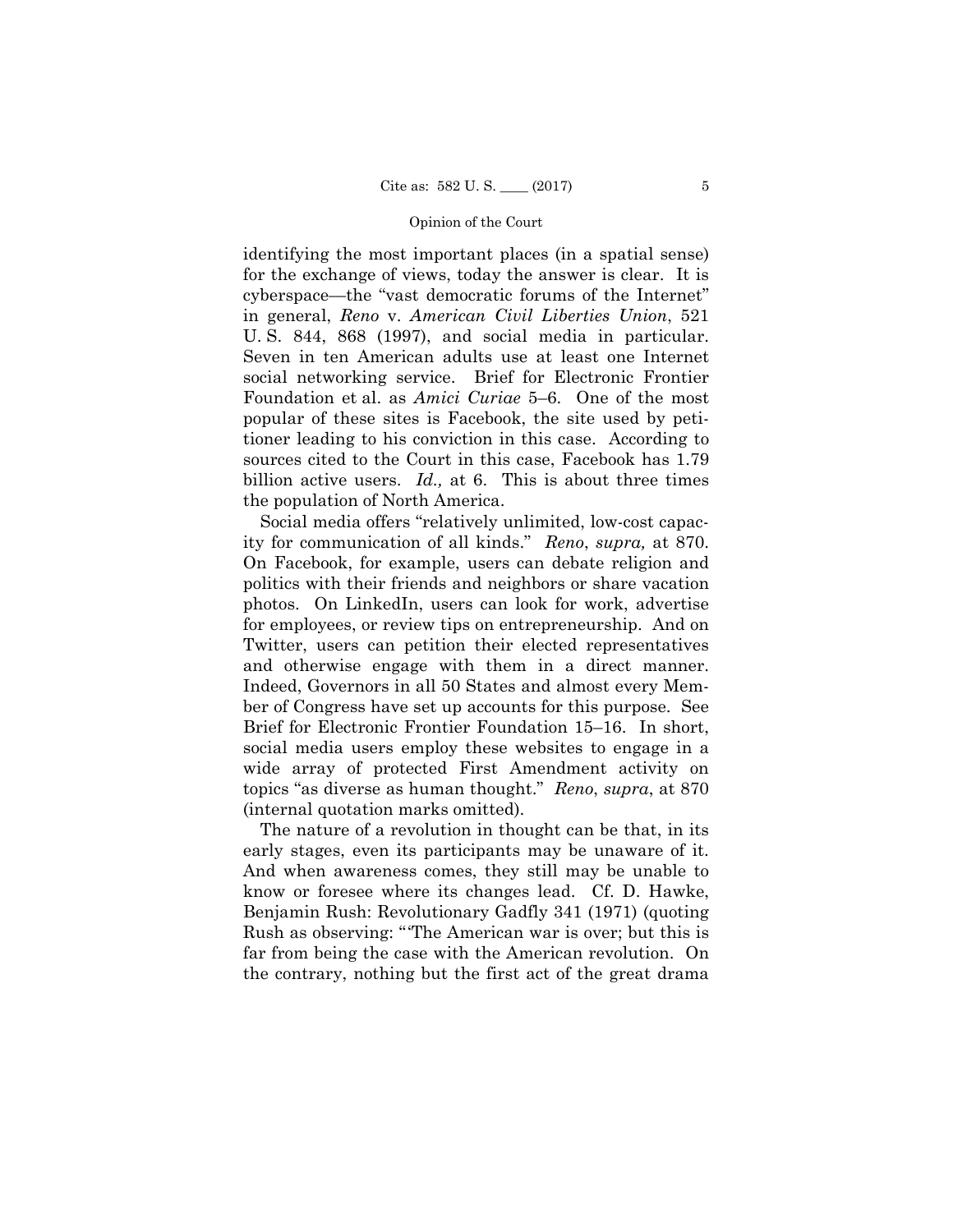is closed'"). So too here. While we now may be coming to the realization that the Cyber Age is a revolution of historic proportions, we cannot appreciate yet its full dimensions and vast potential to alter how we think, express ourselves, and define who we want to be. The forces and directions of the Internet are so new, so protean, and so far reaching that courts must be conscious that what they say today might be obsolete tomorrow.

This case is one of the first this Court has taken to address the relationship between the First Amendment and the modern Internet. As a result, the Court must exercise extreme caution before suggesting that the First Amendment provides scant protection for access to vast networks in that medium.

## III

This background informs the analysis of the North Carolina statute at issue. Even making the assumption that the statute is content neutral and thus subject to intermediate scrutiny, the provision cannot stand. In order to survive intermediate scrutiny, a law must be "narrowly tailored to serve a significant governmental interest." *McCullen* v. *Coakley*, 573 U. S. \_\_\_, \_\_\_ (2014) (slip op., at 18) (internal quotation marks omitted). In other words, the law must not "burden substantially more speech than is necessary to further the government's legitimate interests." *Id.,* at \_\_\_ (slip op., at 19) (internal quotation marks omitted).

For centuries now, inventions heralded as advances in human progress have been exploited by the criminal mind. New technologies, all too soon, can become instruments used to commit serious crimes. The railroad is one example, see M. Crichton, The Great Train Robbery, p. xv (1975), and the telephone another, see 18 U. S. C. §1343. So it will be with the Internet and social media.

There is also no doubt that, as this Court has recog-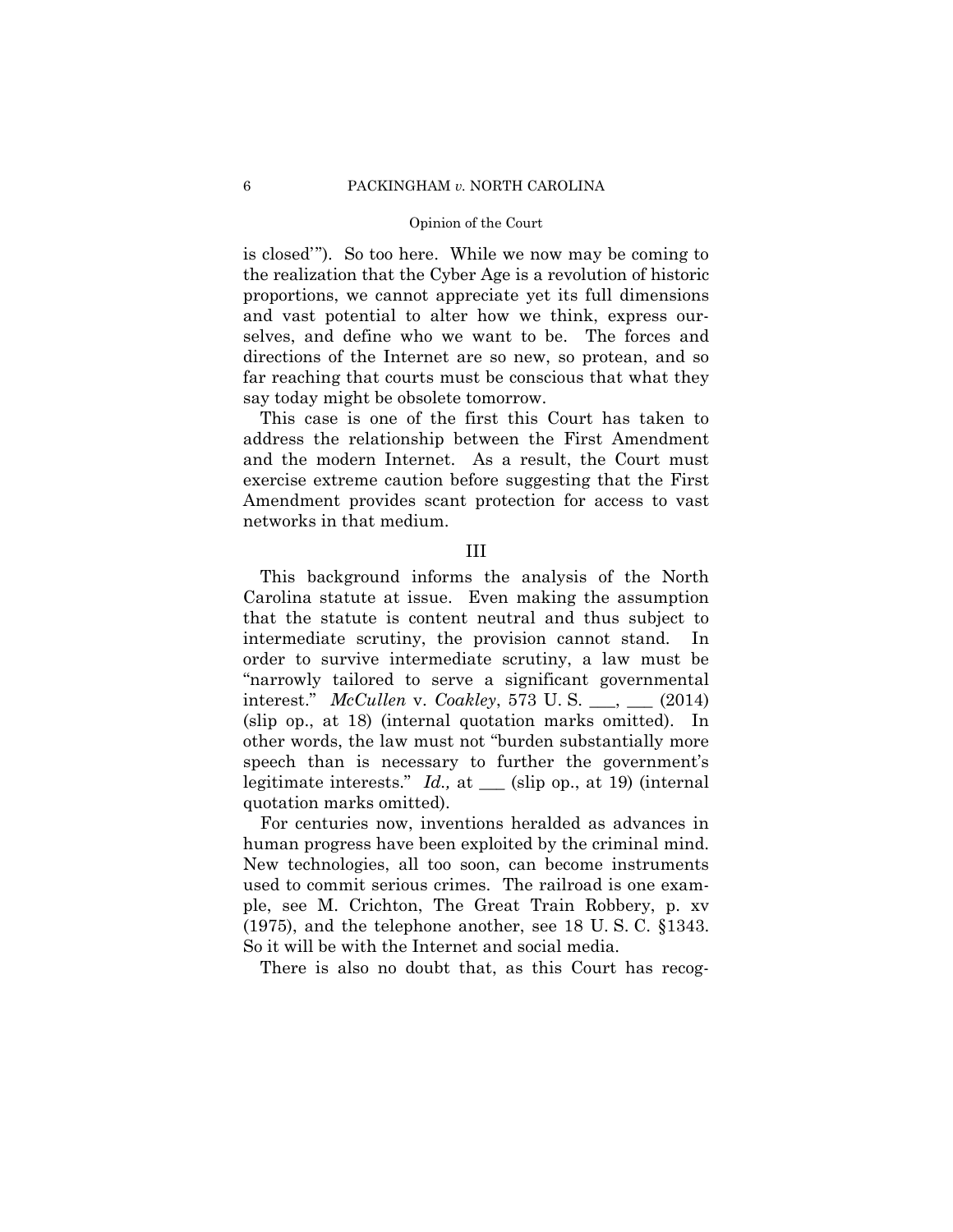*Ferber*, 458 U. S. 747, 757 (1982). The government, of nized, "[t]he sexual abuse of a child is a most serious crime and an act repugnant to the moral instincts of a decent people." *Ashcroft* v. *Free Speech Coalition*, 535 U. S. 234, 244 (2002). And it is clear that a legislature "may pass valid laws to protect children" and other victims of sexual assault "from abuse." See *id.,* at 245; accord, *New York* v. course, need not simply stand by and allow these evils to occur. But the assertion of a valid governmental interest "cannot, in every context, be insulated from all constitutional protections." *Stanley* v. *Georgia*, 394 U. S. 557, 563 (1969).

It is necessary to make two assumptions to resolve this case. First, given the broad wording of the North Carolina statute at issue, it might well bar access not only to commonplace social media websites but also to websites as varied as Amazon.com, Washingtonpost.com, and Webmd.com. See *post,* at 6–9; see also Brief for Electronic Frontier Foundation 24–27; Brief for Cato Institute et al. as *Amici Curiae* 10–12, and n. 6. The Court need not decide the precise scope of the statute. It is enough to assume that the law applies (as the State concedes it does) to social networking sites "as commonly understood"—that is, websites like Facebook, LinkedIn, and Twitter. See Brief for Respondent 54; Tr. of Oral Arg. 27.

Second, this opinion should not be interpreted as barring a State from enacting more specific laws than the one at issue. Specific criminal acts are not protected speech even if speech is the means for their commission. See *Brandenburg* v. *Ohio*, 395 U. S. 444, 447–449 (1969) (*per curiam*). Though the issue is not before the Court, it can be assumed that the First Amendment permits a State to enact specific, narrowly tailored laws that prohibit a sex offender from engaging in conduct that often presages a sexual crime, like contacting a minor or using a website to gather information about a minor. Cf. Brief for Respond-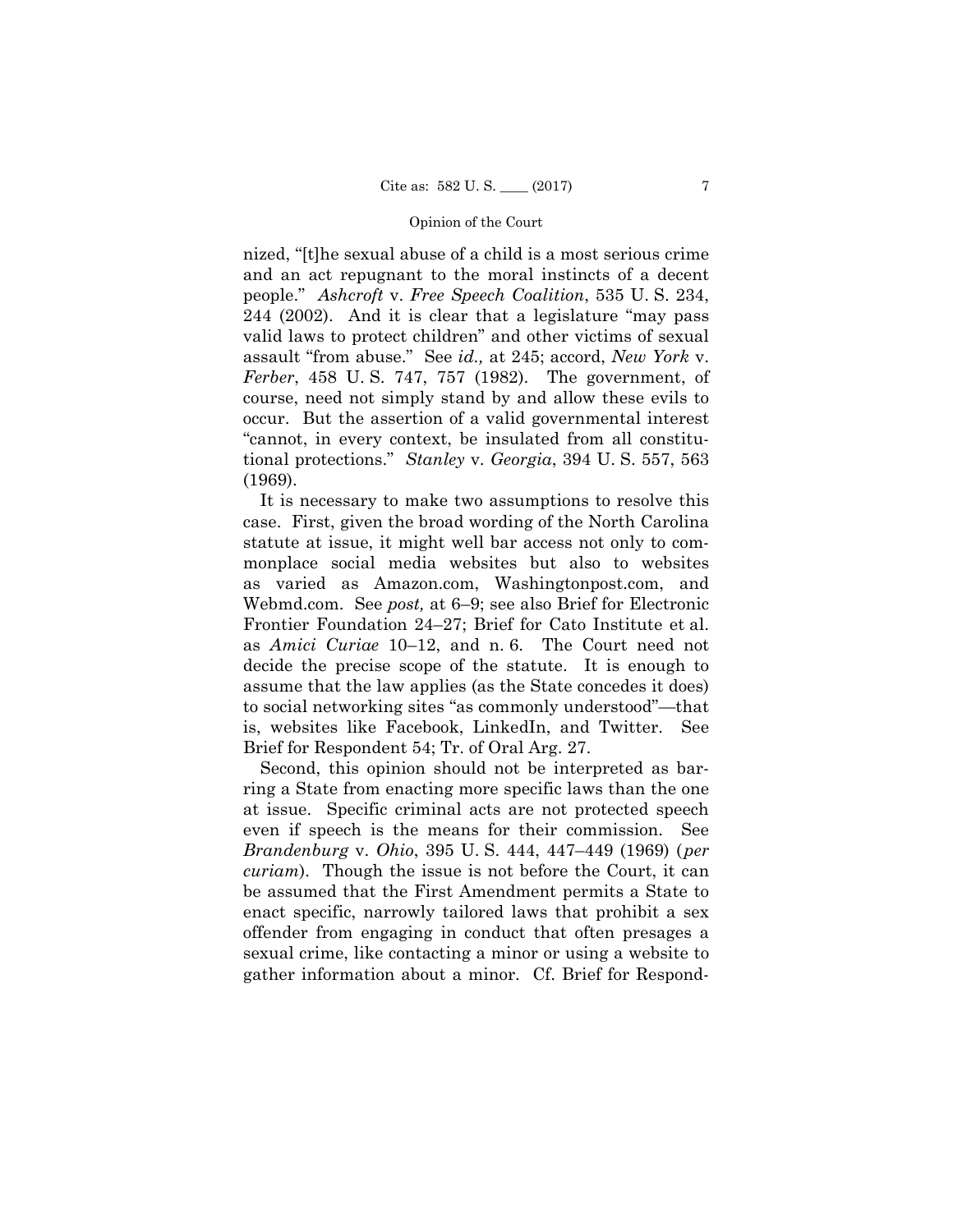ent 42–43. Specific laws of that type must be the State's first resort to ward off the serious harm that sexual crimes inflict. (Of importance, the troubling fact that the law imposes severe restrictions on persons who already have served their sentence and are no longer subject to the supervision of the criminal justice system is also not an issue before the Court.)

Even with these assumptions about the scope of the law and the State's interest, the statute here enacts a prohibition unprecedented in the scope of First Amendment speech it burdens. Social media allows users to gain access to information and communicate with one another about it on any subject that might come to mind. *Supra,*  at 5. By prohibiting sex offenders from using those websites, North Carolina with one broad stroke bars access to what for many are the principal sources for knowing current events, checking ads for employment, speaking and listening in the modern public square, and otherwise exploring the vast realms of human thought and knowledge. These websites can provide perhaps the most powerful mechanisms available to a private citizen to make his or her voice heard. They allow a person with an Internet connection to "become a town crier with a voice that resonates farther than it could from any soapbox." *Reno*, 521 U. S., at 870.

In sum, to foreclose access to social media altogether is to prevent the user from engaging in the legitimate exercise of First Amendment rights. It is unsettling to suggest that only a limited set of websites can be used even by persons who have completed their sentences. Even convicted criminals—and in some instances especially convicted criminals—might receive legitimate benefits from these means for access to the world of ideas, in particular if they seek to reform and to pursue lawful and rewarding lives.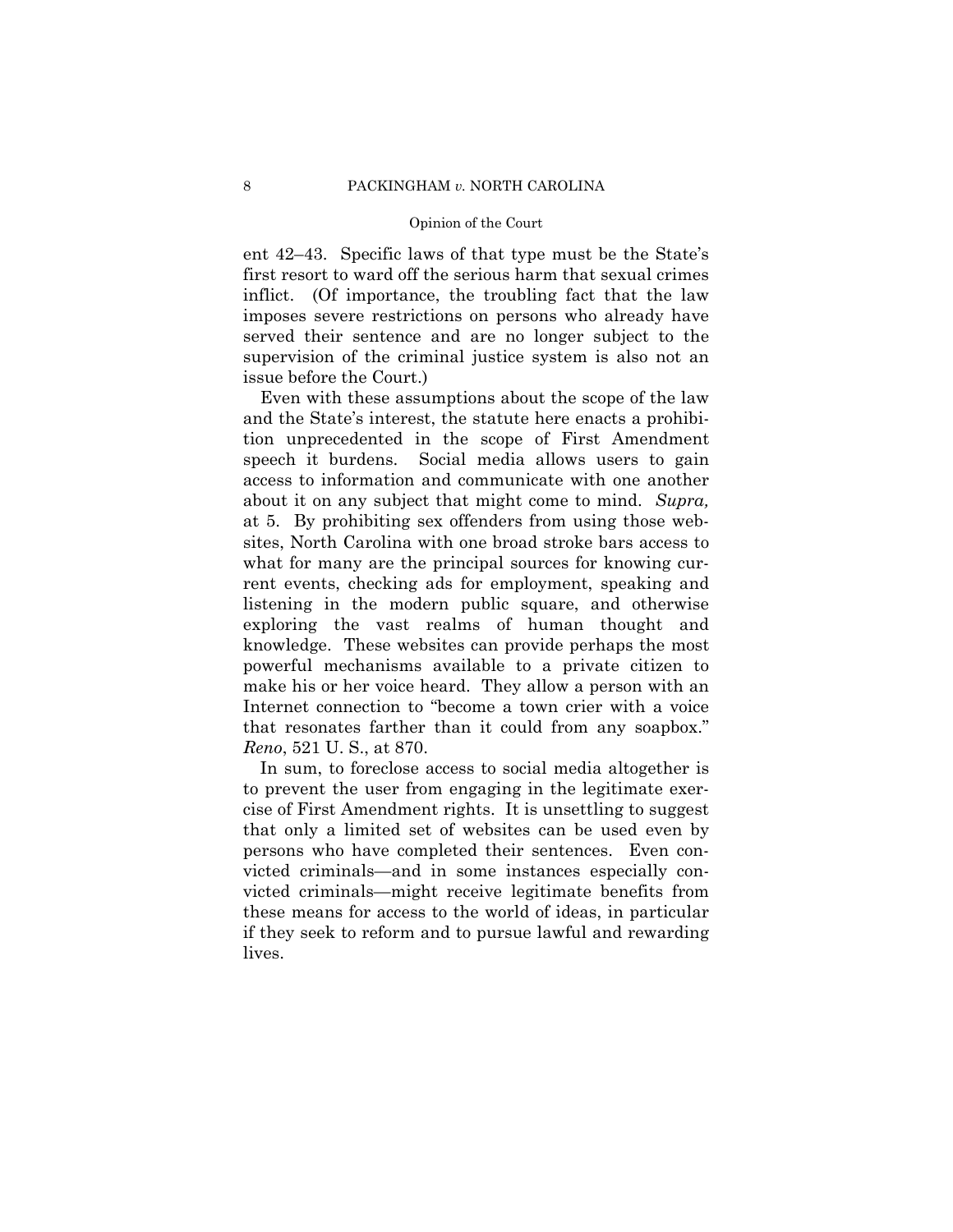IV

The primary response from the State is that the law must be this broad to serve its preventative purpose of keeping convicted sex offenders away from vulnerable victims. The State has not, however, met its burden to show that this sweeping law is necessary or legitimate to serve that purpose. See *McCullen*, 573 U. S., at \_\_\_ (slip op., at 28).

It is instructive that no case or holding of this Court has approved of a statute as broad in its reach. The closest analogy that the State has cited is *Burson* v. *Freeman*, 504 U. S. 191 (1992). There, the Court upheld a prohibition on campaigning within 100 feet of a polling place. That case gives little or no support to the State. The law in *Burson*  was a limited restriction that, in a context consistent with constitutional tradition, was enacted to protect another fundamental right—the right to vote. The restrictions there were far less onerous than those the State seeks to impose here. The law in *Burson* meant only that the last few seconds before voters entered a polling place were "their own, as free from interference as possible." *Id.,* at 210. And the Court noted that, were the buffer zone larger than 100 feet, it "could effectively become an impermissible burden" under the First Amendment. *Ibid.* 

The better analogy to this case is *Board of Airport Comm'rs of Los Angeles* v. *Jews for Jesus, Inc.*, 482 U. S. 569 (1987), where the Court struck down an ordinance prohibiting any "First Amendment activities" at Los Angeles International Airport because the ordinance covered all manner of protected, nondisruptive behavior including "talking and reading, or the wearing of campaign buttons or symbolic clothing," *id.,* at 571, 575. If a law prohibiting "all protected expression" at a single airport is not constitutional, *id.*, at 574 (emphasis deleted), it follows with even greater force that the State may not enact this complete bar to the exercise of First Amendment rights on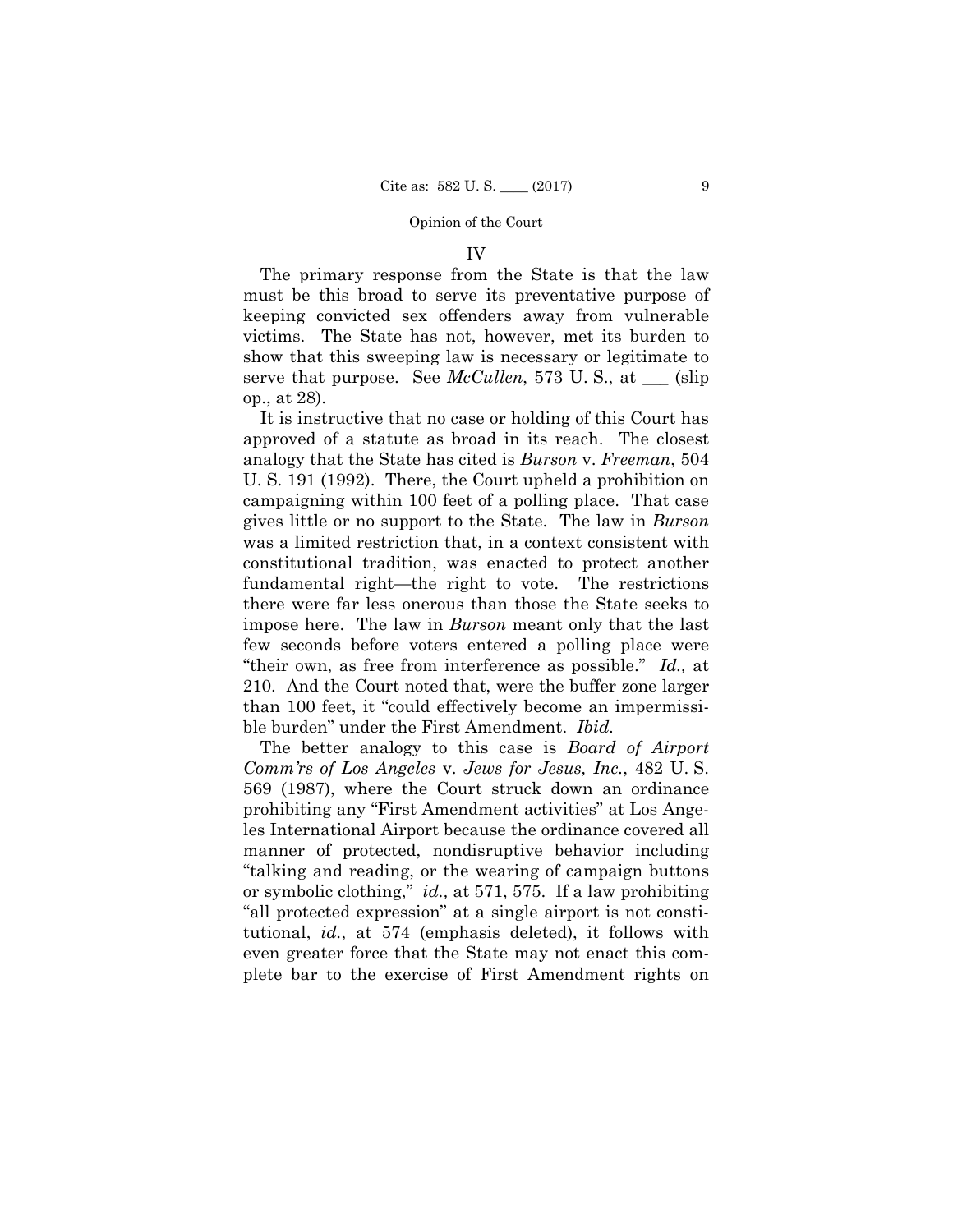websites integral to the fabric of our modern society and culture.

\* \* \*

It is well established that, as a general rule, the Government "may not suppress lawful speech as the means to suppress unlawful speech." *Ashcroft* v. *Free Speech Coalition*, 535 U. S., at 255. That is what North Carolina has done here. Its law must be held invalid.

The judgment of the North Carolina Supreme Court is reversed, and the case is remanded for further proceedings not inconsistent with this opinion.

*It is so ordered.*

 JUSTICE GORSUCH took no part in the consideration or decision of this case.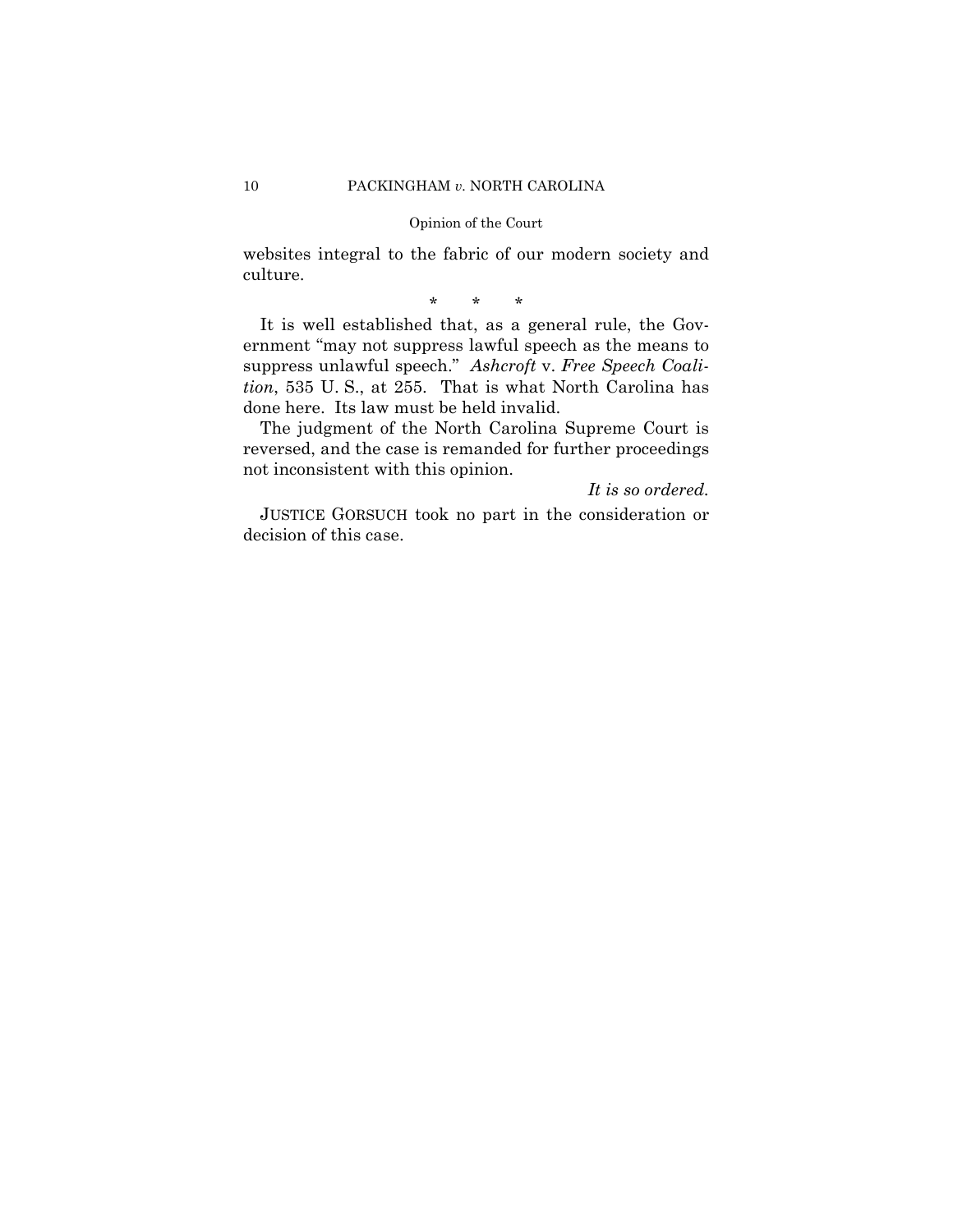preliminary print of the United States Reports. Readers are requested to notify the Reporter of Decisions, Supreme Court of the United States, Wash- ington, D. C. 20543, of any typographical or other formal errors, in order that corrections may be made before the preliminary print goes to press. NOTICE: This opinion is subject to formal revision before publication in the

## $\frac{1}{2}$  ,  $\frac{1}{2}$  ,  $\frac{1}{2}$  ,  $\frac{1}{2}$  ,  $\frac{1}{2}$  ,  $\frac{1}{2}$  ,  $\frac{1}{2}$ **SUPREME COURT OF THE UNITED STATES**

#### $\frac{1}{2}$  ,  $\frac{1}{2}$  ,  $\frac{1}{2}$  ,  $\frac{1}{2}$  ,  $\frac{1}{2}$  ,  $\frac{1}{2}$ No. 15–1194

## LESTER GERARD PACKINGHAM, PETITIONER *v.* NORTH CAROLINA

## ON WRIT OF CERTIORARI TO THE SUPREME COURT OF NORTH CAROLINA

#### [June 19, 2017]

JUSTICE ALITO, with whom THE CHIEF JUSTICE and JUSTICE THOMAS join, concurring in the judgment.

The North Carolina statute at issue in this case was enacted to serve an interest of "surpassing importance." *New York* v. *Ferber*, 458 U. S. 747, 757 (1982)—but it has a staggering reach. It makes it a felony for a registered sex offender simply to visit a vast array of websites, including many that appear to provide no realistic opportunity for communications that could facilitate the abuse of children. Because of the law's extraordinary breadth, I agree with the Court that it violates the Free Speech Clause of the First Amendment.

I cannot join the opinion of the Court, however, because of its undisciplined dicta. The Court is unable to resist musings that seem to equate the entirety of the internet with public streets and parks. *Ante*, at 4–5. And this language is bound to be interpreted by some to mean that the States are largely powerless to restrict even the most dangerous sexual predators from visiting any internet sites, including, for example, teenage dating sites and sites designed to permit minors to discuss personal prob-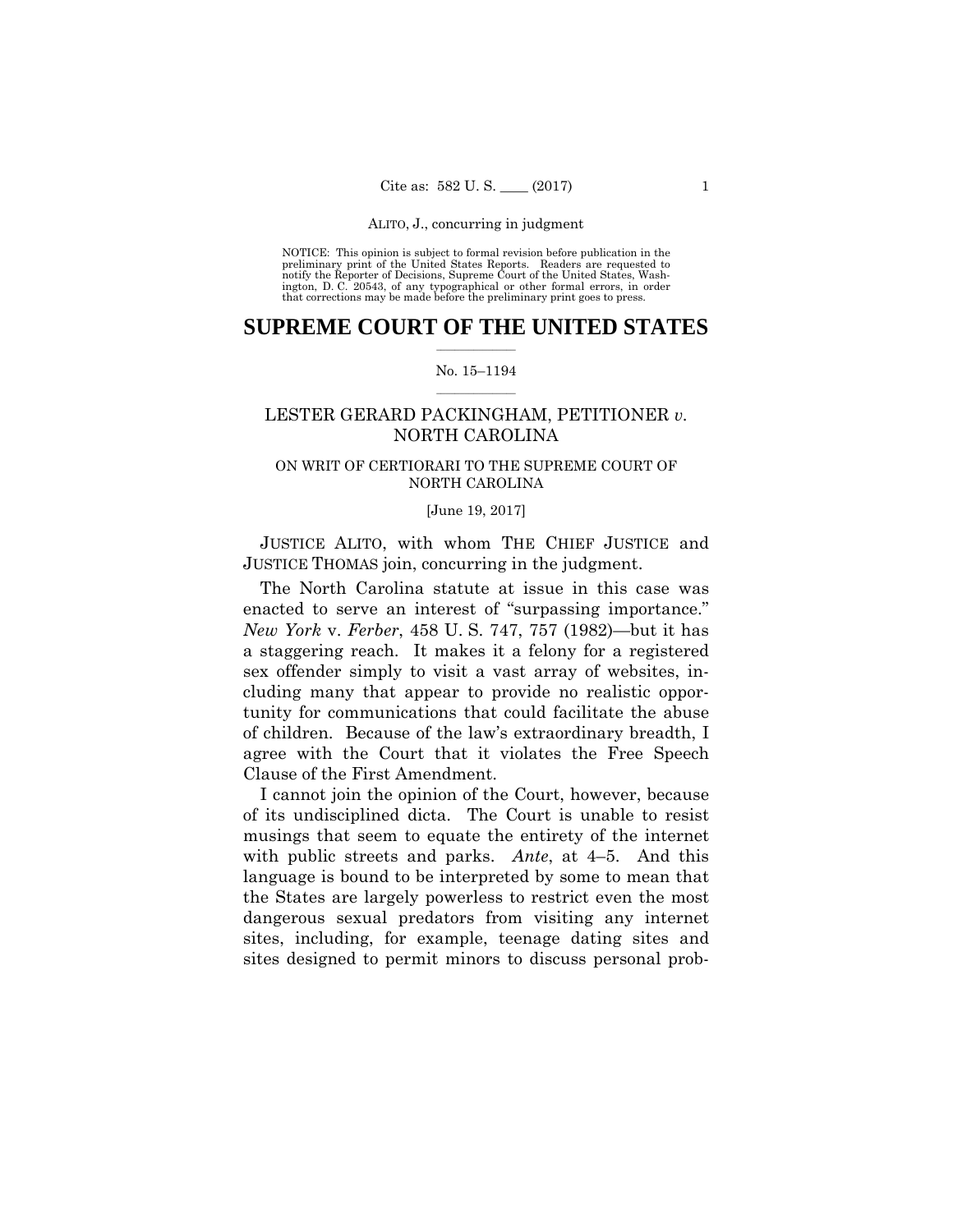lems with their peers. I am troubled by the implications of the Court's unnecessary rhetoric.

## I A

The North Carolina law at issue makes it a felony for a registered sex offender "to access a commercial social networking Web site where the sex offender knows that the site permits minor children to become members or to create or maintain personal Web pages." N. C. Gen. Stat. Ann. §§14–202.5(a), (e) (2015). And as I will explain, the statutory definition of a "commercial social networking Web site" is very broad.

Packingham and the State debate the analytical framework that governs this case. The State argues that the law in question is content neutral and merely regulates a "place" (*i.e.*, the internet) where convicted sex offenders may wish to engage in speech. See Brief for Respondent 20–25. Therefore, according to the State, the standard applicable to "time, place, or manner" restrictions should apply. See *Ward* v. *Rock Against Racism*, 491 U. S. 781, 791 (1989). Packingham responds that the challenged statute is "unlike any law this Court has considered as a time, place, or manner restriction," Brief for Petitioner 37, and he advocates a more demanding standard of review, *id.*, at 37–39.

Like the Court, I find it unnecessary to resolve this dispute because the law in question cannot satisfy the standard applicable to a content-neutral regulation of the place where speech may occur.

A content-neutral "time, place, or manner" restriction must serve a "legitimate" government interest, *Ward*, *supra*, at 798, and the North Carolina law easily satisfies this requirement. As we have frequently noted, "[t]he

B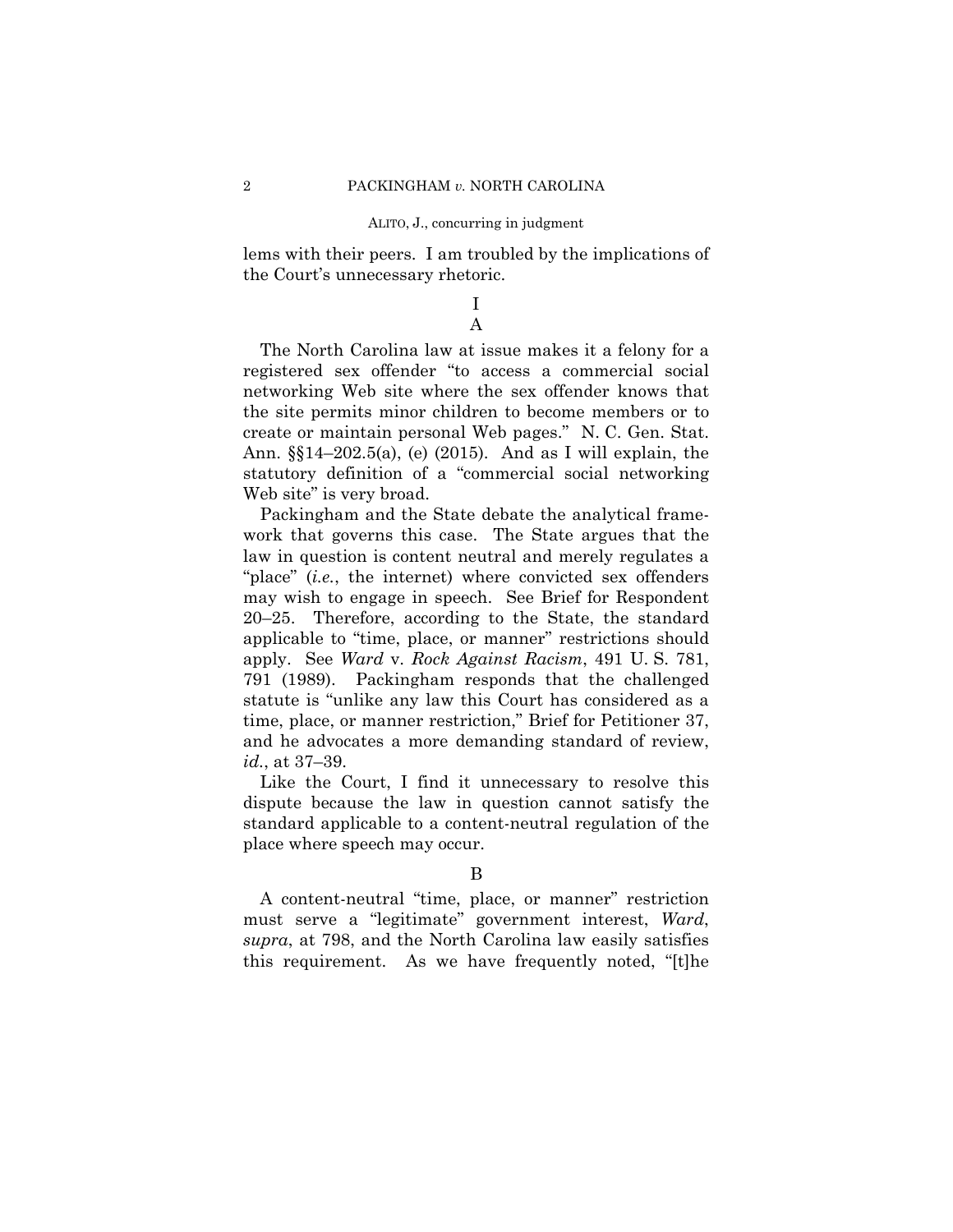prevention of sexual exploitation and abuse of children constitutes a government objective of surpassing importance." *Ferber*, *supra*, at 757. "Sex offenders are a serious threat," and "the victims of sexual assault are most often juveniles." *McKune* v. *Lile*, 536 U. S. 24, 32 (2002) (plurality opinion); see *Connecticut Dept. of Public Safety* v. *Doe*, 538 U. S. 1, 4 (2003). "[T]he . . . interest [of ] safeguarding the physical and psychological well-being of a minor . . . is a compelling one," *Globe Newspaper Co.* v. *Superior Court, County of Norfolk*, 457 U. S. 596, 607 (1982), and "we have sustained legislation aimed at protecting the physical and emotional well-being of youth even when the laws have operated in the sensitive area of constitutionally protected rights," *Ferber*, *supra*, at 757.

Repeat sex offenders pose an especially grave risk to children. "When convicted sex offenders reenter society, they are much more likely than any other type of offender to be rearrested for a new rape or sexual assault." *McKune*, *supra*, at 33 (plurality opinion); see *United States*  v. *Kebodeaux*, 570 U.S. \_\_, \_\_-\_\_ (2013) (slip op., at 8–9).

The State's interest in protecting children from recidivist sex offenders plainly applies to internet use. Several factors make the internet a powerful tool for the would-be child abuser. First, children often use the internet in a way that gives offenders easy access to their personal information—by, for example, communicating with strangers and allowing sites to disclose their location.<sup>1</sup> Second, the internet provides previously unavailable ways

 TeensSocialMediaandPrivacy\_PDF.pdf (all internet materials as last 1See Pew Research Center, Teens, Social Media, and Privacy 5 (May 21, 2013), http://www.pewinternet.org/files/2013/05/PIP\_ visited June 16, 2017); J. Wolak, K. Mitchell, & D. Finkelhor, National Center for Missing & Exploited Children, Online Victimization of Youth: Five Years Later 7 (2006) (prepared by Univ. of N. H., Crimes Against Children Research Center), http://www.unh.edu/ccrc/pdf/CV138.pdf.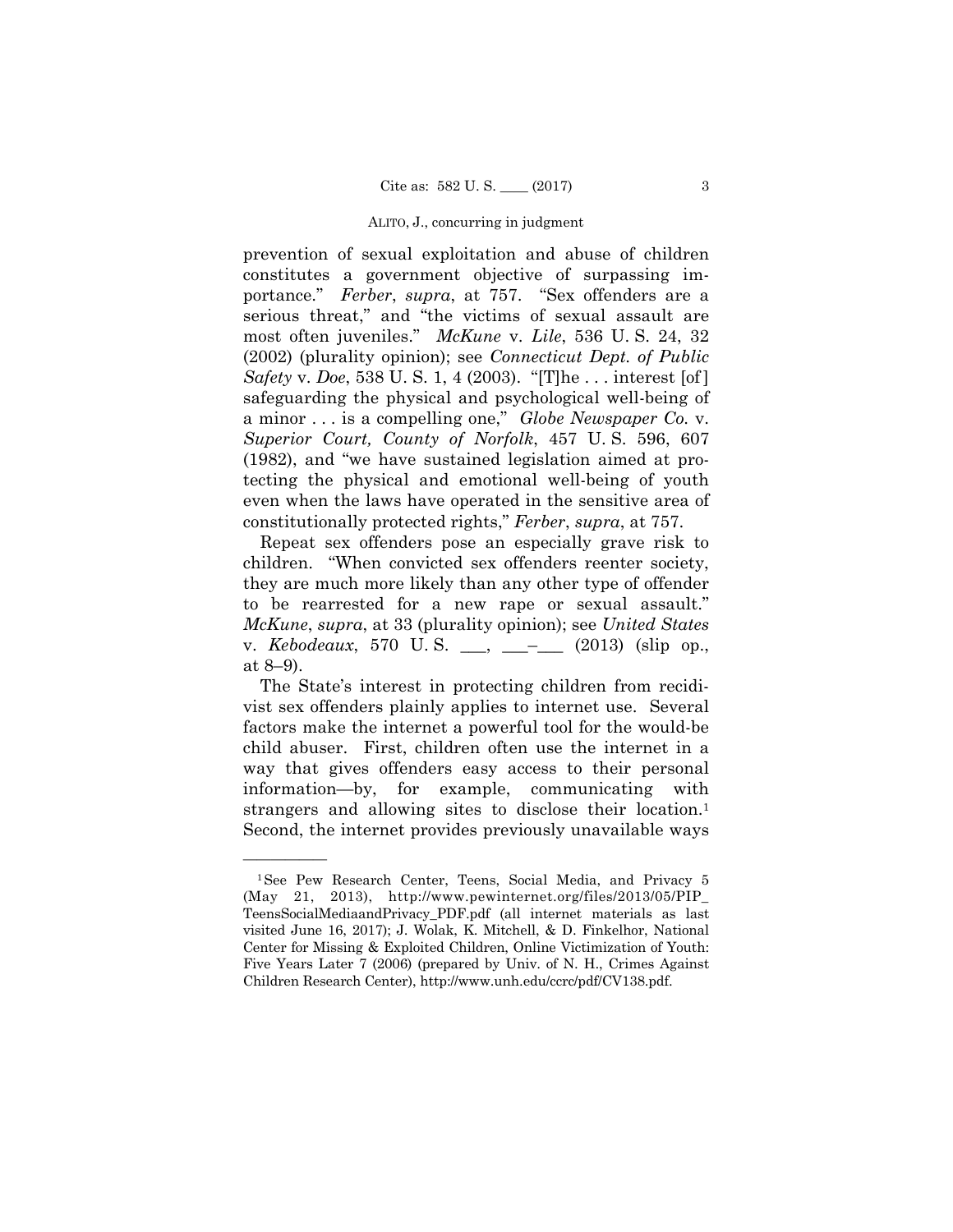of communicating with, stalking, and ultimately abusing children. An abuser can create a false profile that misrepresents the abuser's age and gender. The abuser can lure the minor into engaging in sexual conversations, sending explicit photos, or even meeting in person. And an abuser can use a child's location posts on the internet to determine the pattern of the child's day-to-day activities—and even the child's location at a given moment. Such uses of the internet are already well documented, both in research<sup>2</sup> and in reported decisions.<sup>3</sup>

Because protecting children from abuse is a compelling state interest and sex offenders can (and do) use the internet to engage in such abuse, it is legitimate and entirely

<sup>2</sup>See *id.*, at 2–3; Wolak, Finkhor, Mitchell, & Ybarra, Online "Predators" and Their Victims, 63 Am. Psychologist 111, 112 (Feb.–Mar.

 ated conversations" with his 12-year-old victim "on a social network chat 2008). 3For example, in *State* v. *Gallo*, 275 Ore. App. 868, 869, 365 P. 3d 1154, 1154–1155 (2015), a 32-year-old defendant posing as a 15-yearold boy used a social networking site to contact and befriend a 16-yearold autistic girl. "He then arranged to meet the victim, took her to a park, and sexually abused her." *Ibid.*, 365 P. 3d, at 1155. In *United States* v. Steele, 664 Fed. Appx. 260, 261 (CA3 2016), the defendant "began interacting with a minor [victim] on the gay social networking cell phone application 'Jack'd.'" He eventually met the 14-year-old victim and sexually abused him. *Ibid.* Sadly, these cases are not unique. See, *e.g.*, *Himko* v. *English*, 2016 WL 7645584, \*1 (ND Fla., Dec. 5, 2016) (a convicted rapist and registered sex offender "contacted a sixteen-year-old girl using . . . Facebook" and then exchanged explicit text messages and photographs with her), report and recommendation adopted, 2017 WL 54246 (Jan. 4, 2017); *Roberts* v. *United States*, 2015 WL 7424858, \*2–\*3 (SD Ohio, Nov. 23, 2015) (the defendant "met a then 14-year-old child online via a social networking website called vampirefreaks.com" and then enticed the child to his home and "coerced the child to perform oral sex on him"), report and recommendation adopted, 2016 WL 112647 (Jan. 8, 2016), certificate of appealability denied, No. 16–3050 (CA6 June 15, 2016); *State* v. *Murphy*, 2016–0901, p. 3 (La. App. 1 Cir. 10/28/16), 206 So. 3d 219, 224 (a defendant "initisite called 'Kik'" and later sent sexually graphic photographs of himself to the victim and received sexually graphic photos from her).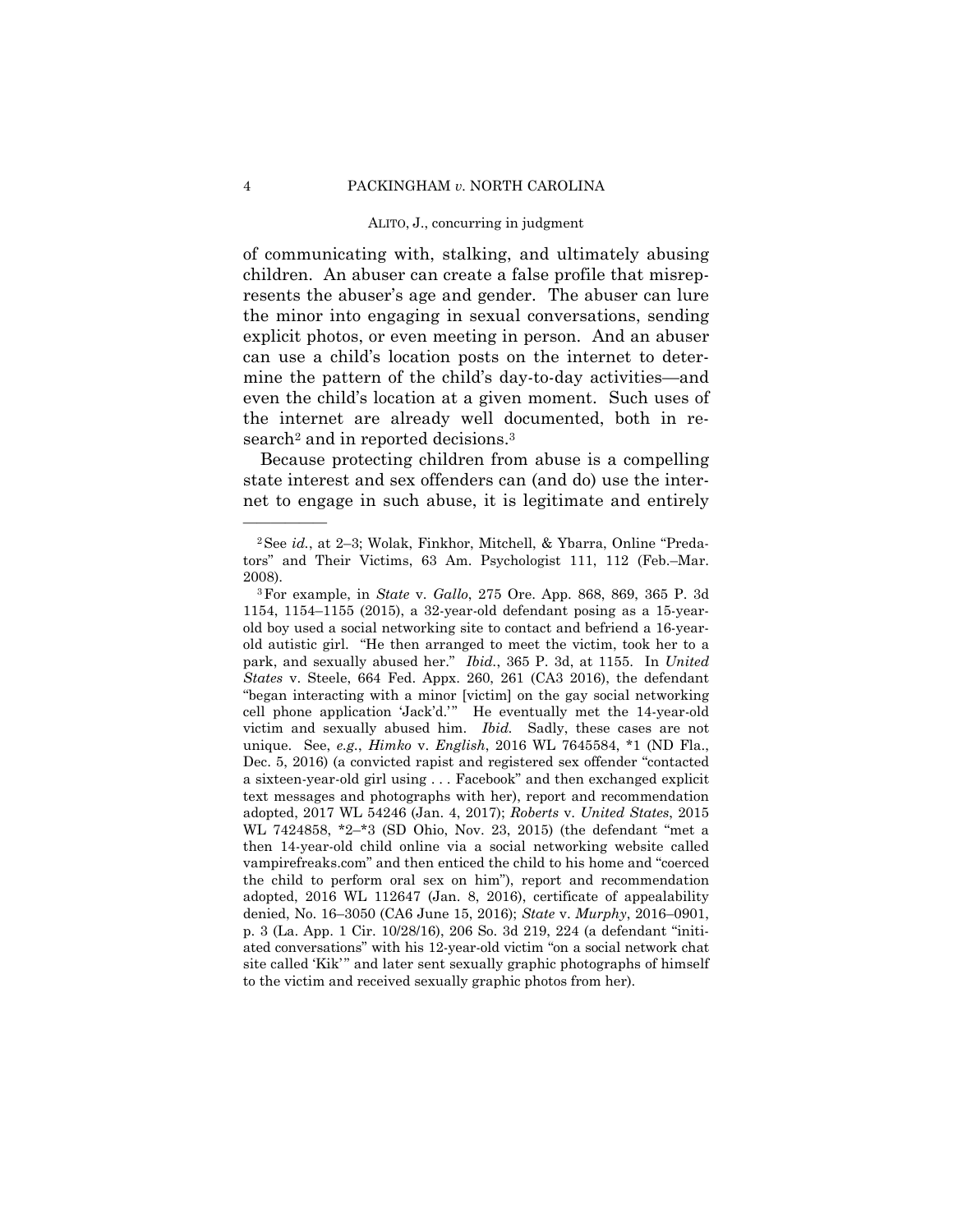reasonable for States to try to stop abuse from occurring before it happens.

> C 1

It is not enough, however, that the law before us is designed to serve a compelling state interest; it also must not "burden substantially more speech than is necessary to further the government's legitimate interests." *Ward*, 491 U. S., at 798–799; see also *McCullen* v. *Coakley*, 573 U. S.  $\_\_\_\_\_\_\_\_\_\_\_$  (2014) (slip op., at 18–19). The North Carolina law fails this requirement.

A straightforward reading of the text of N. C. Gen. Stat. Ann. §14–202.5 compels the conclusion that it prohibits sex offenders from accessing an enormous number of websites. The law defines a "commercial social networking Web site" as one with four characteristics. First, the website must be "operated by a person who derives revenue from membership fees, advertising, or other sources related to the operation of the Web site."  $$14-202.5(b)(1)$ . Due to the prevalence of advertising on websites of all types, this requirement does little to limit the statute's reach.

Second, the website must "[f]acilitat[e] the social introduction between two or more persons for the purposes of friendship, meeting other persons, or information exchanges." §14–202.5(b)(2). The term "social introduction" easily encompasses any casual exchange, and the term "information exchanges" seems to apply to any site that provides an opportunity for a visitor to post a statement or comment that may be read by other visitors. Today, a great many websites include this feature.

Third, a website must "[a]llo[w] users to create Web pages or personal profiles that contain information *such as*  the name or nickname of the user, photographs placed on the personal Web page by the user, other personal infor-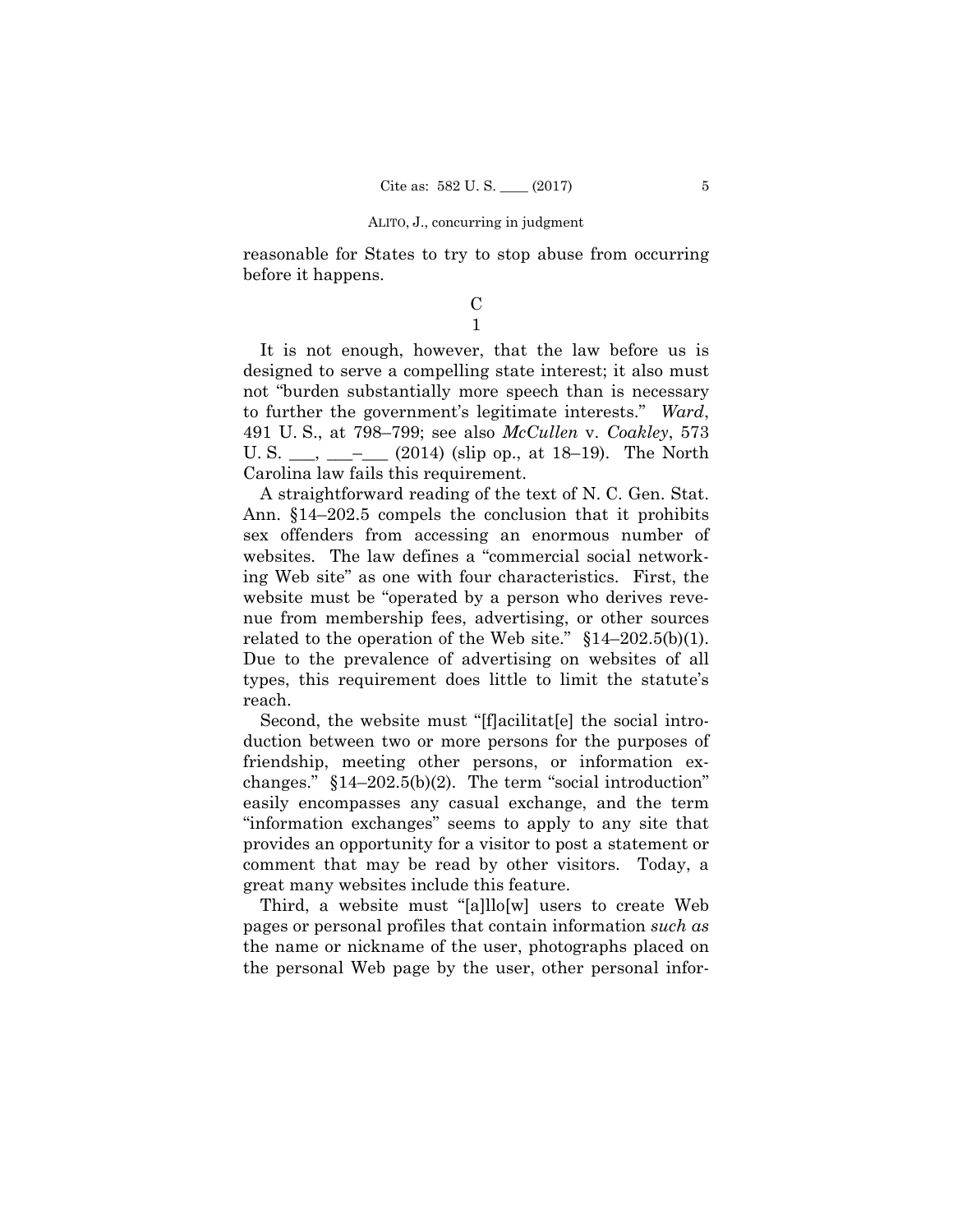mation about the user, and links to other personal Web pages on the commercial social networking Web site of friends or associates of the user that may be accessed by other users or visitors to the Web site."  $$14-202.5(b)(3)$ (emphasis added). This definition covers websites that allow users to create anything that can be called a "personal profile," *i.e.*, a short description of the user.4 Contrary to the argument of the State, Brief for Respondent 26–27, everything that follows the phrase "such as" is an illustration of features that a covered website or personal profile may (but need not) include.

Fourth, in order to fit within the statute, a website must "[p]rovid[e] users or visitors . . . mechanisms to communicate with other users, *such as* a message board, chat room, electronic mail, or instant messenger." §14–202.5(b)(4) (emphasis added). This requirement seems to demand no more than that a website allow back-and-forth comments between users. And since a comment function is undoubtedly a "mechanis[m] to communicate with other users," *ibid.*, it appears to follow that any website with such a function satisfies this requirement.

The fatal problem for §14–202.5 is that its wide sweep precludes access to a large number of websites that are most unlikely to facilitate the commission of a sex crime against a child. A handful of examples illustrates this point.

Take, for example, the popular retail website Amazon.com, which allows minors to use its services<sup>5</sup> and

<sup>2</sup> 

<sup>4</sup>See New Oxford American Dictionary 1394 (3d ed. 2010); Webster's Third New International Dictionary 1811 (2002); 12 Oxford English Dictionary 576 (2d ed. 1989). 5See Amazon, Conditions of Use (June 21, 2016), https://www.amazon.

 com / gp / help /customer/display.html/ref=help\_search\_1-2?ie=UTF8& nodeId=201909000&qid=1490898710&sr=1-2.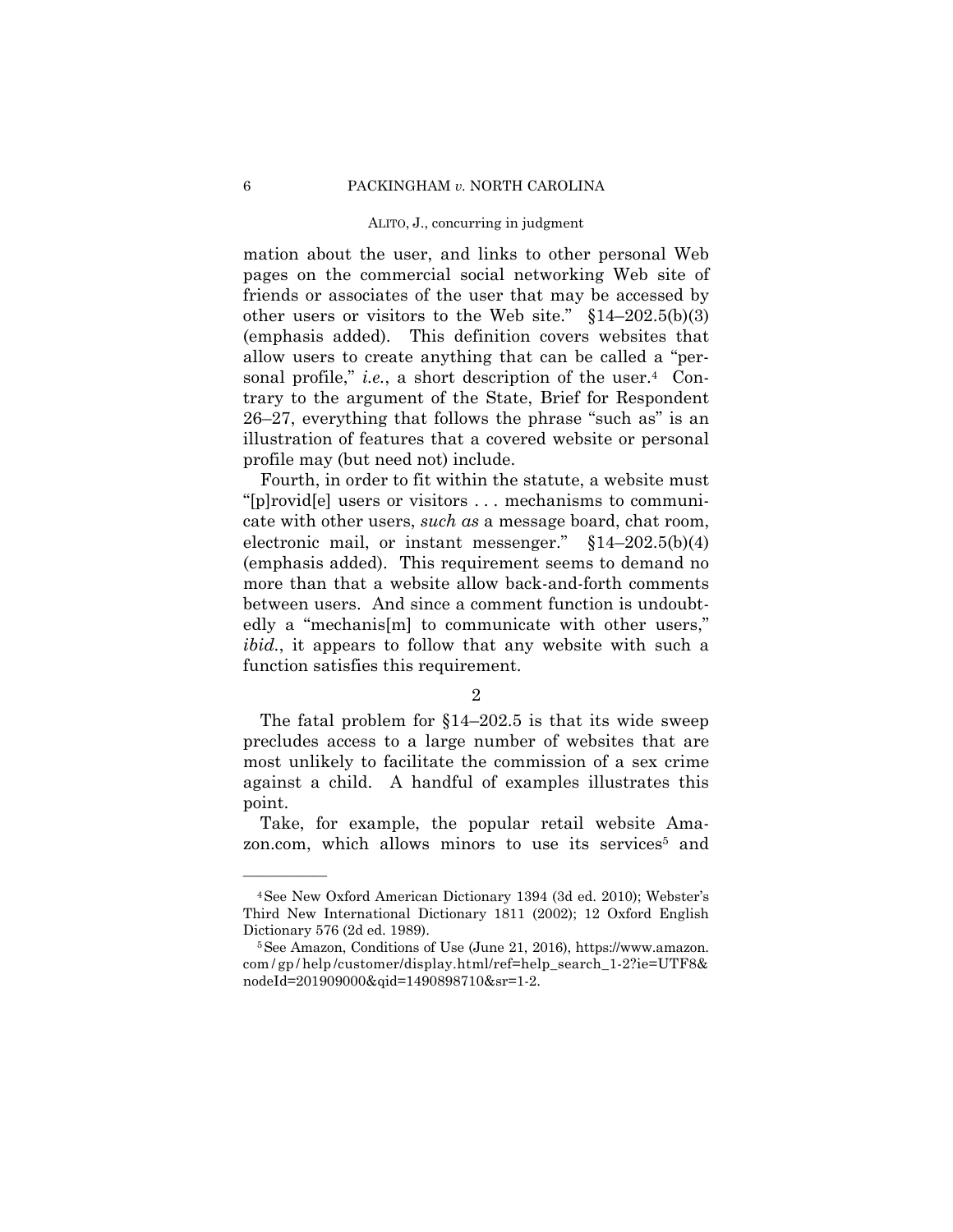meets all four requirements of §14–202.5's definition of a commercial social networking website. First, as a seller of products, Amazon unquestionably derives revenue from the operation of its website. Second, the Amazon site facilitates the social introduction of people for the purpose of information exchanges. When someone purchases a product on Amazon, the purchaser can review the product and upload photographs, and other buyers can then respond to the review.<sup>6</sup> This information exchange about products that Amazon sells undoubtedly fits within the definition in §14–202.5. It is the equivalent of passengers on a bus comparing notes about products they have purchased. Third, Amazon allows a user to create a personal profile, which is then associated with the product reviews that the user uploads. Such a profile can contain an assortment of information, including the user's name, e-mail address, and picture.7 And fourth, given its back-andforth comment function, Amazon satisfies the final statutory requirement.<sup>8</sup>

Many news websites are also covered by this definition. For example, the Washington Post's website gives minors access9 and satisfies the four elements that define a com-

——————

9See Washington Post, Terms of Service (July 1, 2014), https://www.

 gp/help/ customer/display.html/ ref=hp\_left\_v4\_sib?ie =UTF8&nodeId= 6See Amazon, About Customer Reviews, https://www.amazon.com/ gp/help/customer/display.html/ref =hp\_left\_v4\_sib?ie=UTF8&nodeId= 201967050; Amazon, About Public Activity, https://www.amazon.com/

 202076210; Amazon, About Public Information, https://www.amazon.com/ 202076150. 7See Amazon, About Your Profile, https://www.amazon.com/ gp/help/customer/display.html/ref =hp\_left\_v4\_sib?ie=UTF8&nodeId= gp/help/customer/display.html/ref =help\_search\_1-2?ie =UTF8&nodeId =

or visitors."  $$14-202.5(c)(2)$ . Amazon's primary purpose seems to be 202076170&qid=1490835739&sr=1-2. 8Amazon does not appear to fall within the statute's exemption for websites that have as their "primary purpose the facilitation of commercial transactions involving goods or services between its members the facilitation of commercial transactions between its users and *itself.*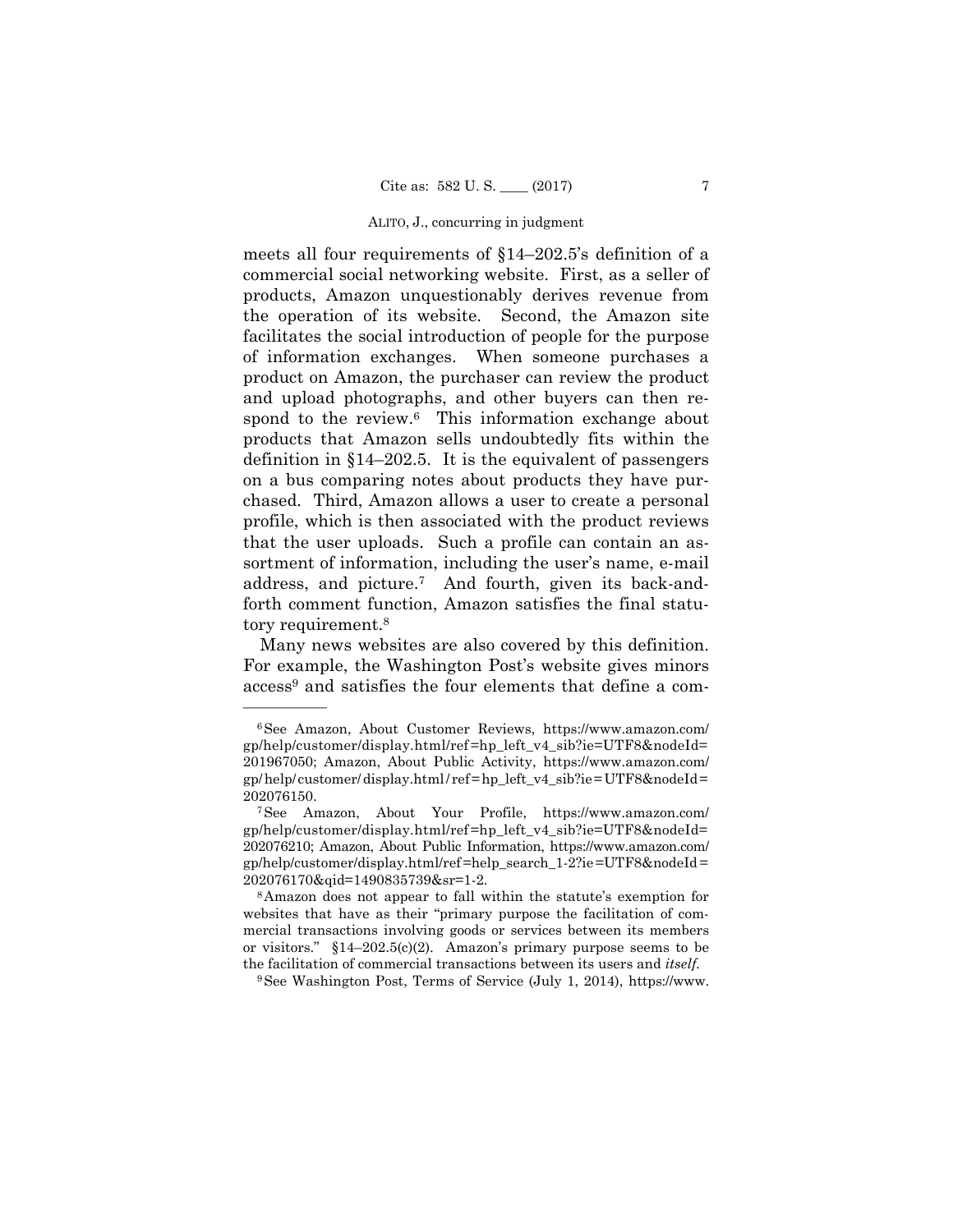mercial social networking website. The website (1) derives revenue from ads and (2) facilitates social introductions for the purpose of information exchanges. Users of the site can comment on articles, reply to other users' comments, and recommend another user's comment.10 Users can also (3) create personal profiles that include a name or nickname and a photograph. The photograph and name will then appear next to every comment the user leaves on an article. Finally (4), the back-and-forth comment section is a mechanism for users to communicate among themselves. The site thus falls within §14–202.5 and is accordingly off limits for registered sex offenders in North Carolina.

Or consider WebMD—a website that contains healthrelated resources, from tools that help users find a doctor to information on preventative care and the symptoms associated with particular medical problems. WebMD, too, allows children on the site.11 And it exhibits the four hallmarks of a "commercial social networking" website. It obtains revenue from advertisements.12 It facilitates information exchanges—via message boards that allow users to engage in public discussion of an assortment of health issues.<sup>13</sup> It allows users to create basic profile

washingtonpost.com/terms-of-service/2011/11/18/gIQAldiYiN\_story.html?

 washingtonpost.com/how-can-i-opt-out-of-online-advertising-cookies/2011/ privacy-policy / 2011 / 11 / 18 / gIQASIiaiN \_ story.html ? utm\_term = utm\_term=.9be5851f95.<br><sup>10</sup>See Washington Post, Ad choices (Nov. 21, 2011), https://www. 11/18/gIQABECbiN\_story.html?utm\_term=3da1f56d67e7; Washington Post, Privacy Policy (May 2, 2017), https://www.washingtonpost.com/ .8252a76f8df2. 11See WebMD, Terms and Conditions of Use (Nov. 2, 2016), https://www.

webmd.com/about-webmd-policies/about-terms-and-conditions-of-use. 12WebMD, Advertising Policy (June 9, 2016), http://www.webmd.com/

about-webmd-policies/about-advertising-policy. 13WebMD, Message Board Overview (Sept. 22, 2016), http://www.

webmd.com/about-webmd-policies/about-community-overview.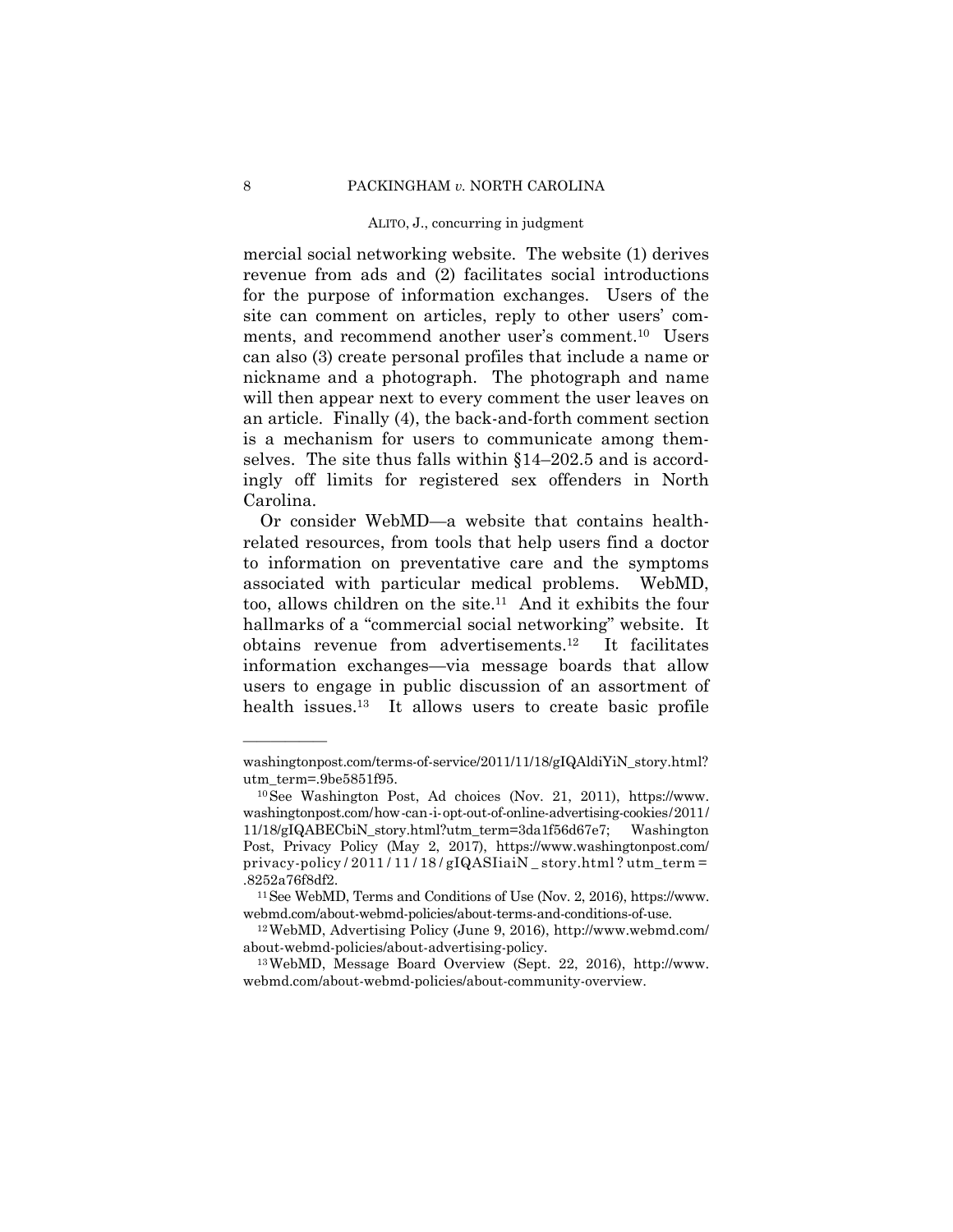pages: Users can upload a picture and some basic information about themselves, and other users can see their aggregated comments and "likes."14 WebMD also provides message boards, which are specifically mentioned in the statute as a "mechanis[m] to communicate with other users." N. C. Gen. Stat. Ann. §14–202.5(b)(4).

As these examples illustrate, the North Carolina law has a very broad reach and covers websites that are ill suited for use in stalking or abusing children. The focus of the discussion on these sites—shopping, news, health does not provide a convenient jumping off point for conversations that may lead to abuse. In addition, the social exchanges facilitated by these websites occur in the open, and this reduces the possibility of a child being secretly lured into an abusive situation. These websites also give sex offenders little opportunity to gather personal details about a child; the information that can be listed in a profile is limited, and the profiles are brief. What is more, none of these websites make it easy to determine a child's precise location at a given moment. For example, they do not permit photo streams (at most, a child could upload a single profile photograph), and they do not include up-tothe minute location services. Such websites would provide essentially no aid to a would-be child abuser.

Placing this set of websites categorically off limits from registered sex offenders prohibits them from receiving or engaging in speech that the First Amendment protects and does not appreciably advance the State's goal of protecting children from recidivist sex offenders. I am therefore compelled to conclude that, while the law before us addresses a critical problem, it sweeps far too broadly to satisfy the demands of the Free Speech Clause.15

<sup>14</sup>See WebMD, Change Your Profile Settings (Feb. 19, 2014), http:// www.webmd.com/about-webmd-policies/profile. 15 I express no view on whether a law that does not reach the sort of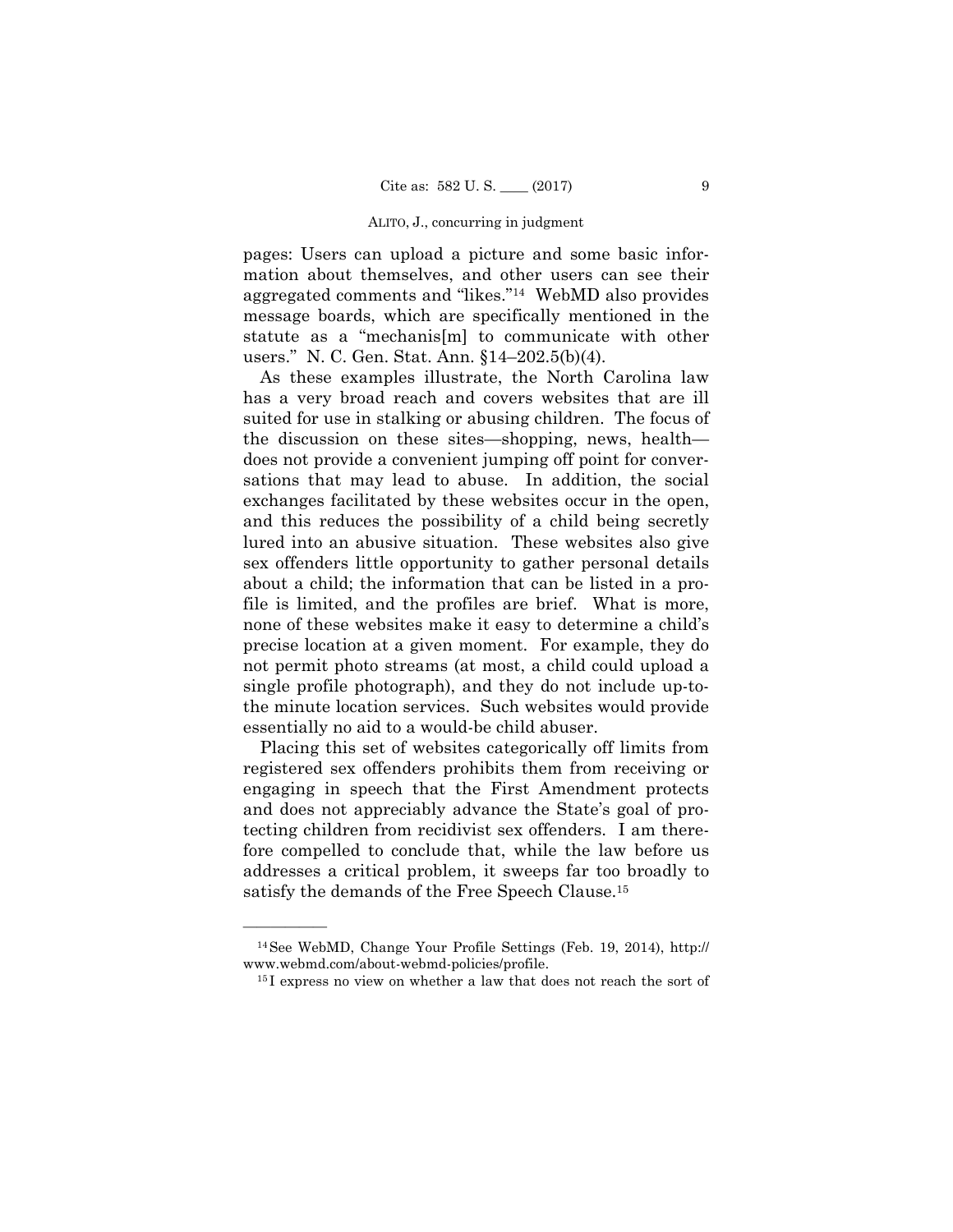### II

 of views." *Ante*, at 4–5. The Court declines to explain While I thus agree with the Court that the particular law at issue in this case violates the First Amendment, I am troubled by the Court's loose rhetoric. After noting that "a street or a park is a quintessential forum for the exercise of First Amendment rights," the Court states that "cyberspace" and "social media in particular" are now "the most important places (in a spatial sense) for the exchange what this means with respect to free speech law, and the Court holds no more than that the North Carolina law fails the test for content-neutral "time, place, and manner" restrictions. But if the entirety of the internet or even just "social media" sites $16$  are the 21st century equivalent of public streets and parks, then States may have little ability to restrict the sites that may be visited by even the most dangerous sex offenders. May a State preclude an adult previously convicted of molesting children from visiting a dating site for teenagers? Or a site where minors communicate with each other about personal problems? The Court should be more attentive to the implications of its rhetoric for, contrary to the Court's suggestion, there are important differences between cyberspace and the physical world.

I will mention a few that are relevant to internet use by sex offenders. First, it is easier for parents to monitor the physical locations that their children visit and the individuals with whom they speak in person than it is to monitor their internet use. Second, if a sex offender is seen approaching children or loitering in a place fre-

sites discussed above would satisfy the First Amendment. Until such a law is before us, it is premature to address that question. 16As the law at issue here shows, it is not easy to provide a precise

definition of a "social media" site, and the Court makes no effort to do so. Thus, the scope of its dicta is obscure.